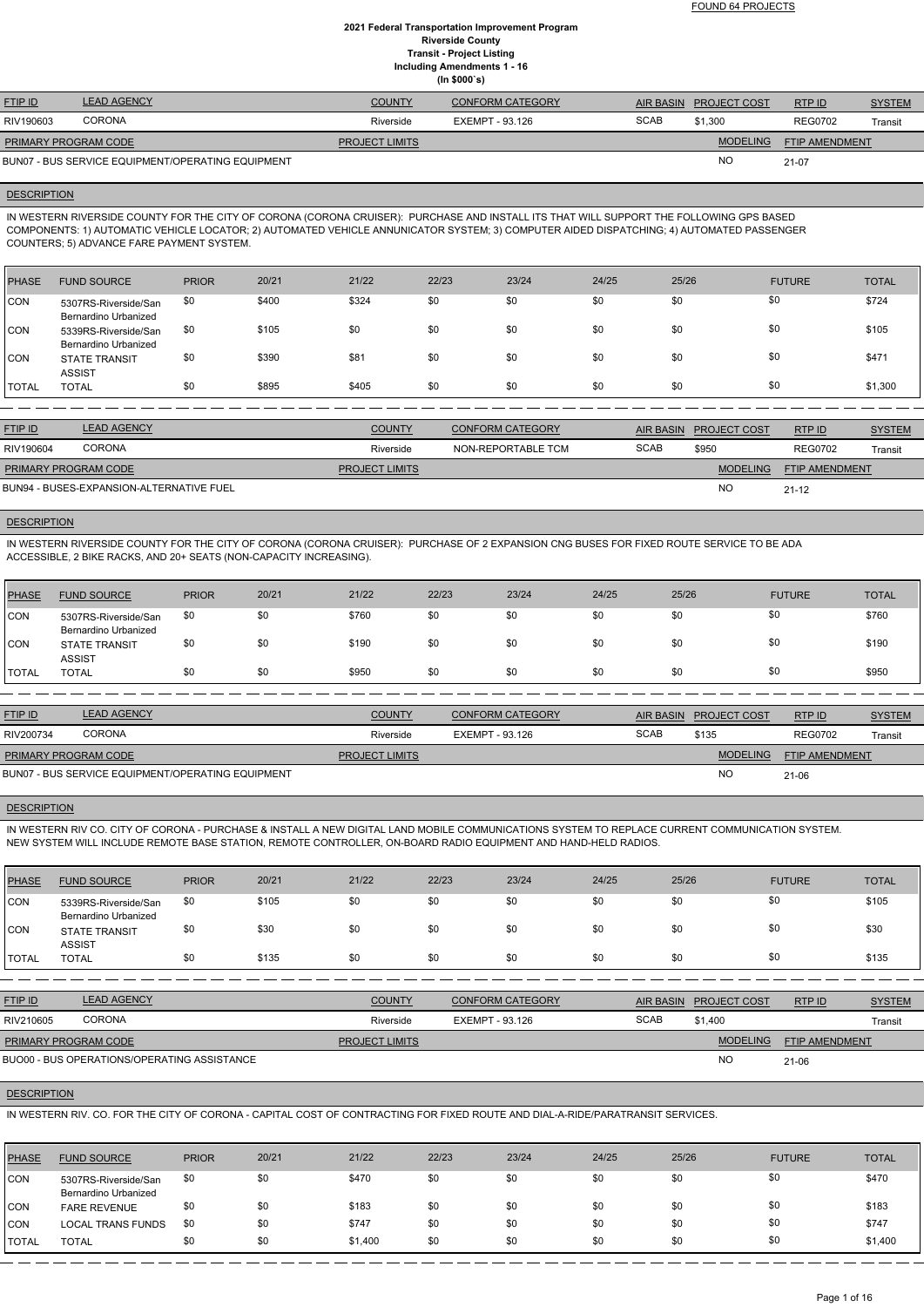**Including Amendments 1 - 16**

|  | uuniy Amenumenta |
|--|------------------|
|  | (ln \$000's)     |

| <b>FTIP ID</b>              | <b>LEAD AGENCY</b>                         | <b>COUNTY</b>         | <b>CONFORM CATEGORY</b> |             | AIR BASIN PROJECT COST | RTPID                 | <b>SYSTEM</b> |
|-----------------------------|--------------------------------------------|-----------------------|-------------------------|-------------|------------------------|-----------------------|---------------|
| RIV210606                   | <b>CORONA</b>                              | Riverside             | EXEMPT - 93.126         | <b>SCAB</b> | \$306                  | 3160050               | Transit       |
| <b>PRIMARY PROGRAM CODE</b> |                                            | <b>PROJECT LIMITS</b> |                         |             | <b>MODELING</b>        | <b>FTIP AMENDMENT</b> |               |
|                             | BUR17 - BUSES-REPLACEMENT-ALTERNATIVE FUEL |                       |                         |             | <b>NO</b>              | 21-06                 |               |

# **DESCRIPTION**

IN WESTERN RIV. CO. FOR THE CITY OF CORONA - PURCHASE TWO (2) REPLACEMENT CNG CUTAWAY BUSES FOR DIAL-A-RIDE SERVICE.

| <b>PHASE</b> | <b>FUND SOURCE</b>                           | <b>PRIOR</b> | 20/21 | 21/22 | 22/23 | 23/24 | 24/25 | 25/26 | <b>FUTURE</b> | <b>TOTAL</b> |
|--------------|----------------------------------------------|--------------|-------|-------|-------|-------|-------|-------|---------------|--------------|
| CON          | 5307RS-Riverside/San<br>Bernardino Urbanized | \$0          | \$0   | \$142 | \$0   | \$0   | \$0   | \$0   | \$0           | \$142        |
| <b>ICON</b>  | 5339RS-Riverside/San<br>Bernardino Urbanized | \$0          | \$0   | \$62  | \$0   | \$0   | \$0   | \$0   | \$0           | \$62         |
| <b>CON</b>   | SB1 STATE OF GOOD<br><b>REPAIR</b>           | \$0          | \$0   | \$102 | \$0   | \$0   | \$0   | \$0   | \$0           | \$102        |
| <b>TOTAL</b> | <b>TOTAL</b>                                 | \$0          | \$0   | \$306 | \$0   | \$0   | \$0   | \$0   | \$0           | \$306        |

| <b>FTIP ID</b>                       | <b>LEAD AGENCY</b> | <b>COUNTY</b>         | <b>CONFORM CATEGORY</b> |             | AIR BASIN PROJECT COST | RTP ID                | <b>SYSTEM</b> |
|--------------------------------------|--------------------|-----------------------|-------------------------|-------------|------------------------|-----------------------|---------------|
| RIV200110                            | PALO VERDE TRANSIT | Riverside             | EXEMPT - 93.126         | <b>MDAB</b> | \$230                  | <b>REG0702</b>        | Transit       |
| <b>PRIMARY PROGRAM CODE</b>          |                    | <b>PROJECT LIMITS</b> |                         |             | <b>MODELING</b>        | <b>FTIP AMENDMENT</b> |               |
| BUR16 - BUSES-REPLACEMENT-GAS/DIESEL |                    |                       |                         |             |                        | $21 - 01$             |               |

### **DESCRIPTION**

In Eastern Riverside County for Palo Verde Valley Transit Agency: Replace 2 FR Buses (FY20 5311).

| PHASE        | <b>FUND SOURCE</b>                  | <b>PRIOR</b> | 20/21 | 21/22 | 22/23 | 23/24 | 24/25 | 25/26 | <b>FUTURE</b> | TOTAL |
|--------------|-------------------------------------|--------------|-------|-------|-------|-------|-------|-------|---------------|-------|
| <b>CON</b>   | 5311 - NONURBANIZED<br>AREA FORMULA | \$0          | \$184 | \$0   | \$0   | \$0   | \$0   | \$0   | \$0           | \$184 |
| <b>CON</b>   | LOCAL TRANS FUNDS                   | \$0          | \$46  | \$0   | \$0   | \$0   | \$0   | \$0   | \$0           | \$46  |
| <b>TOTAL</b> | <b>TOTAL</b>                        | \$0          | \$230 | \$0   | \$0   | \$0   | \$0   | \$0   | \$0           | \$230 |

| <b>FTIP ID</b>       | <b>LEAD AGENCY</b>                         | <b>COUNTY</b>         | <b>CONFORM CATEGORY</b> |             | AIR BASIN PROJECT COST | RTPID                 | <b>SYSTEM</b> |
|----------------------|--------------------------------------------|-----------------------|-------------------------|-------------|------------------------|-----------------------|---------------|
| RIV210601            | <b>PALO VERDE TRANSIT</b>                  | Riverside             | EXEMPT - 93.126         | <b>MDAB</b> | \$250                  | <b>REG0702</b>        | Transit       |
| PRIMARY PROGRAM CODE |                                            | <b>PROJECT LIMITS</b> |                         |             | <b>MODELING</b>        | <b>FTIP AMENDMENT</b> |               |
|                      | BUR17 - BUSES-REPLACEMENT-ALTERNATIVE FUEL |                       |                         |             | <b>NC</b>              | 21-06                 |               |

### **DESCRIPTION**

In Eastern Riverside County for Palo Verde Valley Transit Agency: Replacement of 1 deviated fixed route bus.

| PHASE        | <b>FUND SOURCE</b>                    | <b>PRIOR</b> | 20/21 | 21/22 | 22/23 | 23/24 | 24/25 | 25/26 | <b>FUTURE</b> | <b>TOTAL</b> |
|--------------|---------------------------------------|--------------|-------|-------|-------|-------|-------|-------|---------------|--------------|
| <b>CON</b>   | 5311 - NONURBANIZED<br>AREA FORMULA   | \$0          | \$0   | \$210 | \$0   | \$0   | \$0   | \$0   | \$0           | \$210        |
| CON          | <b>STATE TRANSIT</b><br><b>ASSIST</b> | \$0          | \$0   | \$40  | \$0   | \$0   | \$0   | \$0   | \$0           | \$40         |
| <b>TOTAL</b> | TOTAL                                 | \$0          | \$0   | \$250 | \$0   | \$0   | \$0   | \$0   | \$0           | \$250        |

| <u>FTIP ID</u>              | <b>LEAD AGENCY</b>                       | <b>COUNTY</b>         | <b>CONFORM CATEGORY</b> |      | AIR BASIN PROJECT COST | RTP ID                | <u>SYSTEM</u> |
|-----------------------------|------------------------------------------|-----------------------|-------------------------|------|------------------------|-----------------------|---------------|
| RIV111207                   | RIVERSIDE COUNTY TRANS COMMISSION (RCTC) | Riverside             | <b>TCM Committed</b>    | SCAB | \$2,499                | 3160053               | Transit       |
| <b>PRIMARY PROGRAM CODE</b> |                                          | <b>PROJECT LIMITS</b> |                         |      | <b>MODELING</b>        | <b>FTIP AMENDMENT</b> |               |

NO

# **DESCRIPTION**

IN WESTERN RIVERSIDE COUNTY - CONTINUE THE IMPLEMENTATION OF PARK & RIDE FACILITIES THROUGH PROPERTY LEASES (VARIOUS LOCATIONS THROUGHOUT THE WESTERN COUNTY).

| PHASE          | <b>FUND SOURCE</b>                       | <b>PRIOR</b> | 20/21 | 21/22                 | 22/23 | 23/24                   | 24/25 | 25/26            |                     | <b>FUTURE</b>  | <b>TOTAL</b>  |
|----------------|------------------------------------------|--------------|-------|-----------------------|-------|-------------------------|-------|------------------|---------------------|----------------|---------------|
| ICON           | <b>AGENCY</b>                            | \$1,190      | \$185 | \$185                 | \$200 | \$185                   | \$185 | \$185            |                     | \$184          | \$2,499       |
| <b>TOTAL</b>   | <b>TOTAL</b>                             | \$1,190      | \$185 | \$185                 | \$200 | \$185                   | \$185 | \$185            |                     | \$184          | \$2,499       |
|                |                                          |              |       |                       |       |                         |       |                  |                     |                |               |
| <b>FTIP ID</b> | <b>LEAD AGENCY</b>                       |              |       | <b>COUNTY</b>         |       | <b>CONFORM CATEGORY</b> |       | <b>AIR BASIN</b> | <b>PROJECT COST</b> | RTP ID         | <b>SYSTEM</b> |
| RIV141203A     | RIVERSIDE COUNTY TRANS COMMISSION (RCTC) |              |       | Riverside             |       | EXEMPT - 93.126         |       | <b>SCAB</b>      | \$27.600            | 3200T005       | Transit       |
|                | PRIMARY PROGRAM CODE                     |              |       | <b>PROJECT LIMITS</b> |       |                         |       |                  | <b>MODELING</b>     | FTIP AMENDMENT |               |
|                | TREH6 - RAIL STATIONS - EXPANSION        |              |       |                       |       |                         |       |                  | <b>NO</b>           | $21 - 06$      |               |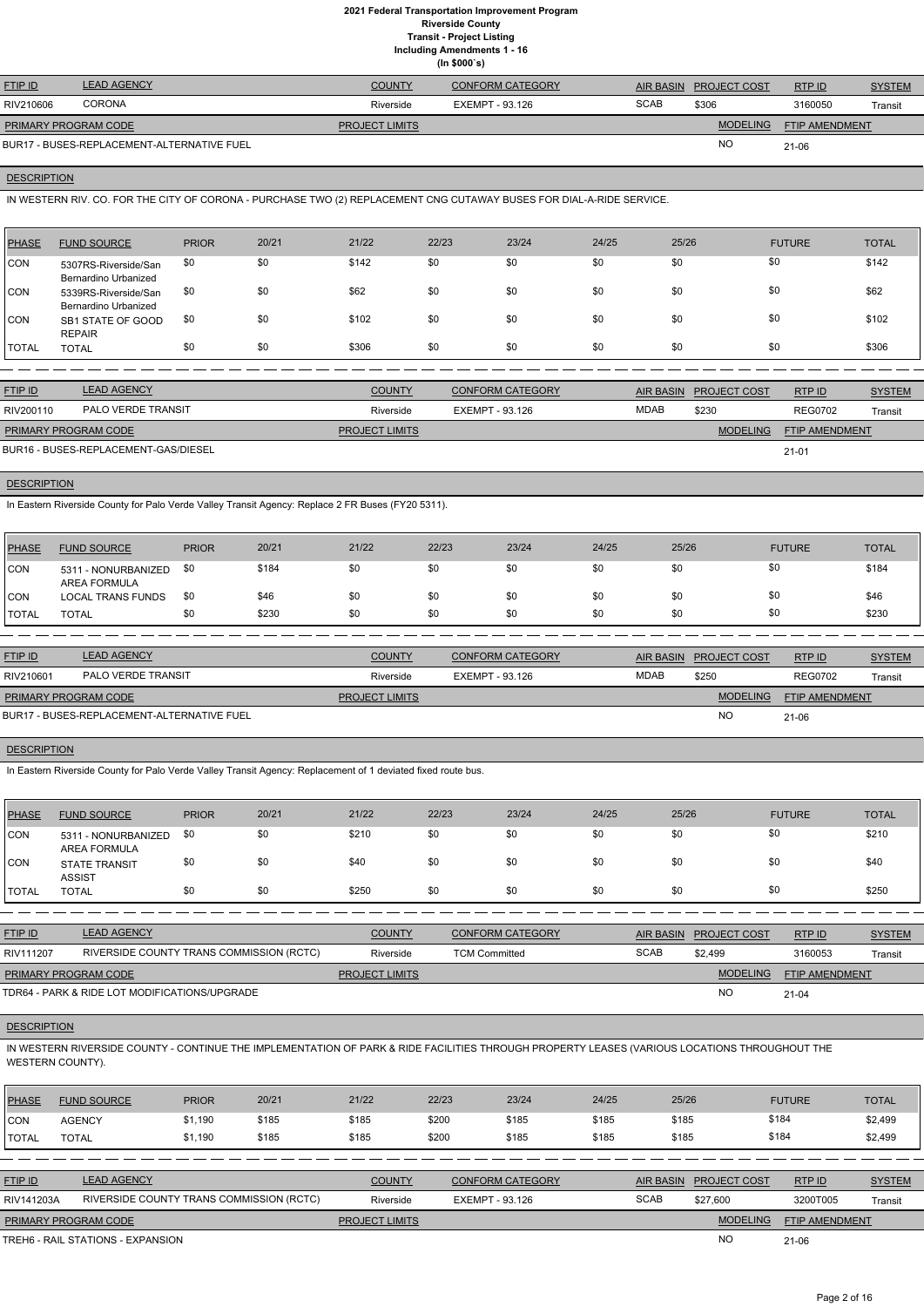# **DESCRIPTION**

METROLINK SCORE PROJECT - IN DOWNTOWN RIVERSIDE - PASSENGER LOADING PLATFORM, PED OVERCROSSING W/ELEVATORS, UTILITIES, LIGHTING, CANOPIES, AND PLATFORM FURNITURE, ADD'L TRACKS, SIGNALS, PTC, CONNECT TO EXISTING SIGNALS, COMMUNICATION SYSTEMS, AND OTHER ANCILLIARY STATION IMPROVEMENTS. THIS IS PH 2 OF RIV141203.

| PHASE   | <b>FUND SOURCE</b>                                  | <b>PRIOR</b> | 20/21 | 21/22   | 22/23 | 23/24 | 24/25 | 25/26 | <b>FUTURE</b> | <b>TOTAL</b> |
|---------|-----------------------------------------------------|--------------|-------|---------|-------|-------|-------|-------|---------------|--------------|
| PE      | 5307RS-Riverside/San<br><b>Bernardino Urbanized</b> | \$11,700     | \$0   | \$0     | \$0   | \$0   | \$0   | \$0   | \$0           | \$11,700     |
| PE      | <b>TRANSIT AND</b><br><b>INTERCITY RAIL</b>         | \$14,000     | \$0   | \$0     | \$0   | \$0   | \$0   | \$0   | \$0           | \$14,000     |
| l ROW   | <b>STATE TRANSIT</b><br><b>ASSIST</b>               | \$0          | \$0   | \$1,900 | \$0   | \$0   | \$0   | \$0   | \$0           | \$1,900      |
| I TOTAL | <b>TOTAL</b>                                        | \$25,700     | \$0   | \$1,900 | \$0   | \$0   | \$0   | \$0   | \$0           | \$27,600     |

| <b>FTIP ID</b>              | <b>LEAD AGENCY</b>                       | <b>COUNTY</b>         | <b>CONFORM CATEGORY</b> |             | AIR BASIN PROJECT COST | RTP ID                | <b>SYSTEM</b> |
|-----------------------------|------------------------------------------|-----------------------|-------------------------|-------------|------------------------|-----------------------|---------------|
| RIV151002                   | RIVERSIDE COUNTY TRANS COMMISSION (RCTC) | Riverside             | EXEMPT - 93.126         | <b>SSAB</b> | \$5,086                | 100705                | Transit       |
| <b>PRIMARY PROGRAM CODE</b> |                                          | <b>PROJECT LIMITS</b> |                         |             | <b>MODELING</b>        | <b>FTIP AMENDMENT</b> |               |
| PLN40 - PLANNING            |                                          |                       |                         |             | <b>NO</b>              | $21 - 06$             |               |

# **DESCRIPTION**

IN EASTERN RIVERSIDE COUNTY FOR CALTRANS/RCTC/CVAG FEASIBILITY STUDY OF AN INTERCITY PASSENGER RAIL SERVICE BTWN INDIO AND LOS ANGELES (PH I), AND PROJECT SERVICE DEVELOPMENT PLAN AND ENVIRONMENTAL DOCUMENT (PH II) - PA&ED ONLY (FRA FUNDED PROJECT).

| PHASE        | <b>FUND SOURCE</b>                        | <b>PRIOR</b> | 20/21 | 21/22 | 22/23 | 23/24 | 24/25 | 25/26 | <b>FUTURE</b> | <b>TOTAL</b> |
|--------------|-------------------------------------------|--------------|-------|-------|-------|-------|-------|-------|---------------|--------------|
| PE           | <b>AGENCY</b>                             | \$0          | \$1   | \$0   | \$0   | \$0   | \$0   | \$0   | \$0           | \$1          |
| <b>IPE</b>   | FEDERAL RAILROAD<br><b>ADMINISTRATION</b> | \$2,982      | \$0   | \$0   | \$0   | \$0   | \$0   | \$0   | \$0           | \$2,982      |
| <b>IPE</b>   | <b>PUBLIC TRANS</b><br>MODERINAZATION IMP | \$1,000      | \$0   | \$0   | \$0   | \$0   | \$0   | \$0   | \$0           | \$1,000      |
| <b>PE</b>    | <b>STATE TRANSIT</b><br><b>ASSIST</b>     | \$1,103      | \$0   | \$0   | \$0   | \$0   | \$0   | \$0   | \$0           | \$1,103      |
| <b>TOTAL</b> | <b>TOTAL</b>                              | \$5,085      | \$1   | \$0   | \$0   | \$0   | \$0   | \$0   | \$0           | \$5,086      |

| <b>FTIP ID</b>       | <b>LEAD AGENCY</b>                       | <b>COUNTY</b>         | <b>CONFORM CATEGORY</b> | AIR BASIN   | <b>PROJECT COST</b> | RTP ID                | <b>SYSTEM</b> |
|----------------------|------------------------------------------|-----------------------|-------------------------|-------------|---------------------|-----------------------|---------------|
| RIV170302A           | RIVERSIDE COUNTY TRANS COMMISSION (RCTC) | Riverside             | EXEMPT - 93.127         | <b>SCAB</b> | \$26.992            | 3CR104                | Transit       |
| PRIMARY PROGRAM CODE |                                          | <b>PROJECT LIMITS</b> |                         |             | <b>MODELING</b>     | <b>FTIP AMENDMENT</b> |               |
| TRRH6 - PASSENGER    | STATIONS/FACILITIES-REHAB/IMPROVEMENTS   |                       |                         |             | <b>NO</b>           | 21-07                 |               |
|                      |                                          |                       |                         |             |                     |                       |               |

# **DESCRIPTION**

IN WESTERN RIV CO IN THE CITY OF MORENO VALLEY - REHAB/PAX PLATFORM. ENVIRONMENTAL CLEARANCE, DESIGN AND CON OF RAIL UPGRADES & PASSENGER PLATFORM AT MORENO VALLEY MARCH FIELD METROLINK COMMUTER RAIL STATION. TO IMPROVE OPERATIONAL EFFICIENCY &FLEXIBTILITY IN CASE OF MECHANICAL PROBLEMS ALONG THE PVL. REPLACE APPROX. 2.5 MILES OF RAIL WITH CWR, CONCRETE TIES, SIGNALS, PTC, LOADING PLATFORM, ANY OTHER IMPROVEMENTS TO COMPLY W MTRLNK STDS. (\$5,251K TDC).

| PHASE      | <b>FUND SOURCE</b>                           | <b>PRIOR</b> | 20/21    | 21/22 | 22/23 | 23/24 | 24/25 | 25/26 | <b>FUTURE</b> | <b>TOTAL</b> |
|------------|----------------------------------------------|--------------|----------|-------|-------|-------|-------|-------|---------------|--------------|
| PE         | 5307RS-Riverside/San<br>Bernardino Urbanized | \$0          | \$4,536  | \$0   | \$0   | \$0   | \$0   | \$0   | \$0           | \$4,536      |
| <b>CON</b> | 5307RS-Riverside/San<br>Bernardino Urbanized | \$0          | \$21.721 | \$0   | \$0   | \$0   | \$0   | \$0   | \$0           | \$21,721     |
| CON        | <b>RIV CO SALES TAX</b>                      | \$0          | \$735    | \$0   | \$0   | \$0   | \$0   | \$0   | \$0           | \$735        |
| I TOTAL    | <b>TOTAL</b>                                 | \$0          | \$26,992 | \$0   | \$0   | \$0   | \$0   | \$0   | \$0           | \$26,992     |

RTP ID

| RIV200105            | RIVERSIDE COUNTY TRANS COMMISSION (RCTC) | Riverside             | <b>TCM Committed</b> | <b>SCAB</b> | \$4,571         | Transit               |
|----------------------|------------------------------------------|-----------------------|----------------------|-------------|-----------------|-----------------------|
| PRIMARY PROGRAM CODE |                                          | <b>PROJECT LIMITS</b> |                      |             | <b>MODELING</b> | <b>FTIP AMENDMENT</b> |
| TDM20 - RIDESHARING  |                                          |                       |                      |             |                 | $21 - 04$             |

#### **DESCRIPTION**

In Western Riverside County - Continue the implementation of subsidies for eligible vanpools commuting to worksites in Western County.

| <b>PHASE</b>  | <b>FUND SOURCE</b>                           | <b>PRIOR</b> | 20/21 | 21/22 | 22/23 | 23/24 | 24/25 | 25/26 | <b>FUTURE</b> | <b>TOTAL</b> |
|---------------|----------------------------------------------|--------------|-------|-------|-------|-------|-------|-------|---------------|--------------|
| <b>CON</b>    | 5307RS-Riverside/San<br>Bernardino Urbanized | \$0          | \$599 | \$342 | \$552 | \$592 | \$710 | \$789 | \$987         | \$4,571      |
| <b>ITOTAL</b> | <b>TOTAL</b>                                 | \$0          | \$599 | \$342 | \$552 | \$592 | \$710 | \$789 | \$987         | \$4,571      |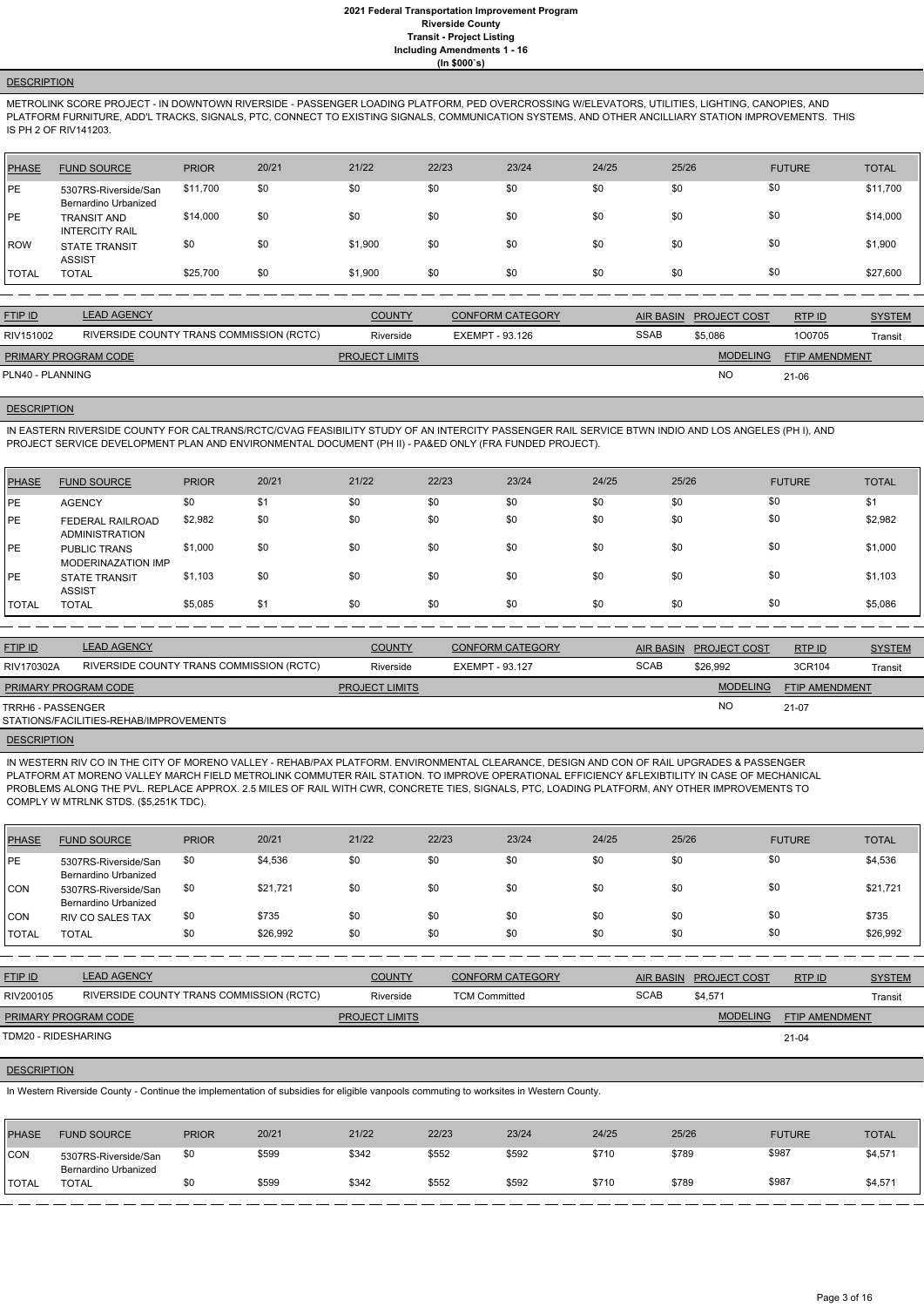**Including Amendments 1 - 16**

**(In \$000`s)**

|                      |                                                     |                       | , ,                     |             |                        |                |               |
|----------------------|-----------------------------------------------------|-----------------------|-------------------------|-------------|------------------------|----------------|---------------|
| <b>FTIP ID</b>       | <b>LEAD AGENCY</b>                                  | <b>COUNTY</b>         | <b>CONFORM CATEGORY</b> |             | AIR BASIN PROJECT COST | RTPID          | <b>SYSTEM</b> |
| RIV200204            | RIVERSIDE COUNTY TRANS COMMISSION (RCTC)            | Riverside             | EXEMPT - 93.126         | <b>SCAB</b> | \$1.602                | <b>REG0702</b> | Transit       |
| PRIMARY PROGRAM CODE |                                                     | <b>PROJECT LIMITS</b> |                         |             | <b>MODELING</b>        | FTIP AMENDMENT |               |
|                      | PAR16 - PARATRANSIT VEHICLES-REPLACEMENT-GAS/DIESEL |                       |                         |             |                        | $21 - 01$      |               |

#### **DESCRIPTION**

Grouped Projects for Purchase of New Buses and Rail Cars to Replace Existing Vehicles or for Minor Expansions of the Fleet: Projects are consistent with 40 CFR Part 93.126 Exempt Tables 2 and Table 3 categories - Purchase of new buses and rail cars to replace existing vehicles or for minor expansions of the fleet. (FTA 5310: FFY 18 &19) (TDC: \$320k in FY20)

| PHASE        | <b>FUND SOURCE</b>                              | <b>PRIOR</b> | 20/21   | 21/22 | 22/23 | 23/24 | 24/25 | 25/26 | <b>FUTURE</b> | <b>TOTAL</b> |
|--------------|-------------------------------------------------|--------------|---------|-------|-------|-------|-------|-------|---------------|--------------|
| CON          | 5310IC-Indio-Cathedral<br>City Urbanized Area - | \$0          | \$467   | \$0   | \$0   | \$0   | \$0   | \$0   | \$0           | \$467        |
| CON          | 5310RS-Riverside/San<br>Bernardino Urbanized    | \$0          | \$759   | \$0   | \$0   | \$0   | \$0   | \$0   | \$0           | \$759        |
| <b>CON</b>   | FTA 5310 ELD AND<br><b>DISABI</b>               | \$0          | \$376   | \$0   | \$0   | \$0   | \$0   | \$0   | \$0           | \$376        |
| <b>TOTAL</b> | <b>TOTAL</b>                                    | \$0          | \$1,602 | \$0   | \$0   | \$0   | \$0   | \$0   | \$0           | \$1,602      |

Grouped Projects for Purchase of office, shop, and operating equipment for existing facilities: Projects are consistent with 40 CFR Part 93.126 Exempt Tables 2 and Table 3 categories - Purchase of office, shop, and operating equipment for existing facilities (FTA 5310: FFY 18 &19) (TDC: \$1k in FY20).

| <b>FTIP ID</b>              | <b>LEAD AGENCY</b>                       | <b>COUNTY</b>         | <b>CONFORM CATEGORY</b> | AIR BASIN   | <b>PROJECT COST</b> | RTP ID                | <b>SYSTEM</b> |
|-----------------------------|------------------------------------------|-----------------------|-------------------------|-------------|---------------------|-----------------------|---------------|
| RIV200205                   | RIVERSIDE COUNTY TRANS COMMISSION (RCTC) | Riverside             | EXEMPT - 93.126         | <b>SCAB</b> | \$1,200             | <b>REG0702</b>        | Transit       |
| <b>PRIMARY PROGRAM CODE</b> |                                          | <b>PROJECT LIMITS</b> |                         |             | <b>MODELING</b>     | <b>FTIP AMENDMENT</b> |               |
| ASSISTANCE                  | PAO00 - PARATRANSIT OPERATIONS/OPERATING |                       |                         |             |                     | $21 - 01$             |               |

#### **DESCRIPTION**

Grouped Projects for Operating assistance to transit agencies: Projects are consistent with 40 CFR Part 93.126 Exempt Tables 2 and Table 3 categories - Operating assistance to transit agencies. (FTA 5310: FFY 18 &19) (TDC: \$599k in FY20).

| <b>PHASE</b> | <b>FUND SOURCE</b>                               | <b>PRIOR</b> | 20/21   | 21/22 | 22/23 | 23/24 | 24/25 | 25/26 | <b>FUTURE</b> | <b>TOTAL</b> |
|--------------|--------------------------------------------------|--------------|---------|-------|-------|-------|-------|-------|---------------|--------------|
| <b>CON</b>   | 5310IC-Indio-Cathedral<br>City Urbanized Area -  | \$0          | \$387   | \$0   | \$0   | \$0   | \$0   | \$0   | \$0           | \$387        |
| <b>CON</b>   | 5310MT-Murrieta-Temec<br>ula Urbanized Area - EM | \$0          | \$277   | \$0   | \$0   | \$0   | \$0   | \$0   | \$0           | \$277        |
| <b>CON</b>   | 5310RS-Riverside/San<br>Bernardino Urbanized     | \$0          | \$536   | \$0   | \$0   | \$0   | \$0   | \$0   | \$0           | \$536        |
| <b>TOTAL</b> | <b>TOTAL</b>                                     | \$0          | \$1,200 | \$0   | \$0   | \$0   | \$0   | \$0   | \$0           | \$1,200      |
|              |                                                  |              |         |       |       |       |       |       |               |              |

| <b>FTIP ID</b>       | <b>LEAD AGENCY</b>                              | <b>COUNTY</b>         | <b>CONFORM CATEGORY</b> |             | AIR BASIN PROJECT COST | RTPID                 | <b>SYSTEM</b> |
|----------------------|-------------------------------------------------|-----------------------|-------------------------|-------------|------------------------|-----------------------|---------------|
| RIV200206            | RIVERSIDE COUNTY TRANS COMMISSION (RCTC)        | Riverside             | EXEMPT - 93.126         | <b>SSAB</b> |                        | <b>REG0702</b>        | Transit       |
| PRIMARY PROGRAM CODE |                                                 | <b>PROJECT LIMITS</b> |                         |             | <b>MODELING</b>        | <b>FTIP AMENDMENT</b> |               |
| EQUIPMENT            | PAN07 - PARATRANSIT SERVICE EQUIPMENT/OPERATING |                       |                         |             |                        | 21-01                 |               |

# **DESCRIPTION**

| PHASE          | <b>FUND SOURCE</b>                              | <b>PRIOR</b> | 20/21 | 21/22 | 22/23 | 23/24 | 24/25 | 25/26 | <b>FUTURE</b> | <b>TOTAL</b> |
|----------------|-------------------------------------------------|--------------|-------|-------|-------|-------|-------|-------|---------------|--------------|
| <b>CON</b>     | 5310IC-Indio-Cathedral<br>City Urbanized Area - | \$0          | ১১    | \$0   |       | \$0   | \$0   | \$0   | -\$0          |              |
| <b>I</b> TOTAL | <b>TOTAL</b>                                    |              | \$5   | \$0   |       | \$0   | \$0   | \$0   | -\$0          |              |

| <b>FTIP ID</b> | <b>AGENCY</b><br>$\mathsf{L}\Lambda\mathsf{D}\Lambda\Lambda$ | <b>COUNT)</b> | <b>ORM CATEGORY</b><br>CONF | <b>AIR BASIN</b> | <b>PROJECT COST</b> | <b>RTPID</b> | $\bigcap \bigcup \bigcap \mathsf{T} \cap \mathsf{A}$<br><b>DIEM</b> |
|----------------|--------------------------------------------------------------|---------------|-----------------------------|------------------|---------------------|--------------|---------------------------------------------------------------------|
| P <sub>1</sub> | <b>DIVEDOINE COUNTY TRANS COMMIQOION (BOTO)</b>              | ÷.            | T1/T117T 00110T             | 0000             | $\sim$ $\sim$       | $\cdots$     |                                                                     |

| RIV200501            | RIVERSIDE COUNTY TRANS COMMISSION (RCTC) | Riverside             | EXEMPT - 93.127 | <b>SCAB</b> | \$8,000         | 3CR104                | Transit |
|----------------------|------------------------------------------|-----------------------|-----------------|-------------|-----------------|-----------------------|---------|
| PRIMARY PROGRAM CODE |                                          | <b>PROJECT LIMITS</b> |                 |             | <b>MODELING</b> | <b>FTIP AMENDMENT</b> |         |
| TRRH6 - PASSENGER    |                                          |                       |                 |             | NC              | $21-02$               |         |
|                      | STATIONS/FACILITIES-REHAB/IMPROVEMENTS   |                       |                 |             |                 |                       |         |

#### **DESCRIPTION**

IN WESTERN RIV CO FOR RCTC STATIONS (PERRIS-SOUTH; PERRIS-DOWNTOWN; MORENO VALLEY/MARCH; HUNTER PARK/UCR; RIVERSIDE-DT; LA SIERRA; CORONA-NORTH MAIN; CORONA-WEST; AND JURUPA VALLEY/PEDLEY): CAPITAL REHABILITATION AND MAINTENANCE INCLUDING BUT NOT LIMITED TO CCTV, ELECTRIC UPGRADES, SOLAR CANOPIES, PAINTING, PAVEMENT PRESERVATION, UPGRADED CONCRETE SIDEWALKS AND ADA IMPROVEMENTS, ELEVATOR REPLACEMENTS, LIGHTING, LANDSCAPING, AND FENCING. (\$1.6M TDC MATCH FOR FY21).

| PHASE         | <b>FUND SOURCE</b>                           | <b>PRIOR</b> | 20/21   | 21/22 | 22/23 | 23/24 | 24/25 | 25/26 | <b>FUTURE</b> | <b>TOTAL</b> |
|---------------|----------------------------------------------|--------------|---------|-------|-------|-------|-------|-------|---------------|--------------|
| CON           | 5307LA-LOS<br>ANGELES/LONG                   | \$0          | \$106   | \$0   | \$0   | \$0   | \$0   | \$0   | \$0           | \$106        |
| CON           | 5307RS-Riverside/San<br>Bernardino Urbanized | \$0          | \$7,894 | \$0   | \$0   | \$0   | \$0   | \$0   | \$0           | \$7,894      |
| <b>ITOTAL</b> | <b>TOTAL</b>                                 | \$0          | \$8,000 | \$0   | \$0   | \$0   | \$0   | \$0   | \$0           | \$8,000      |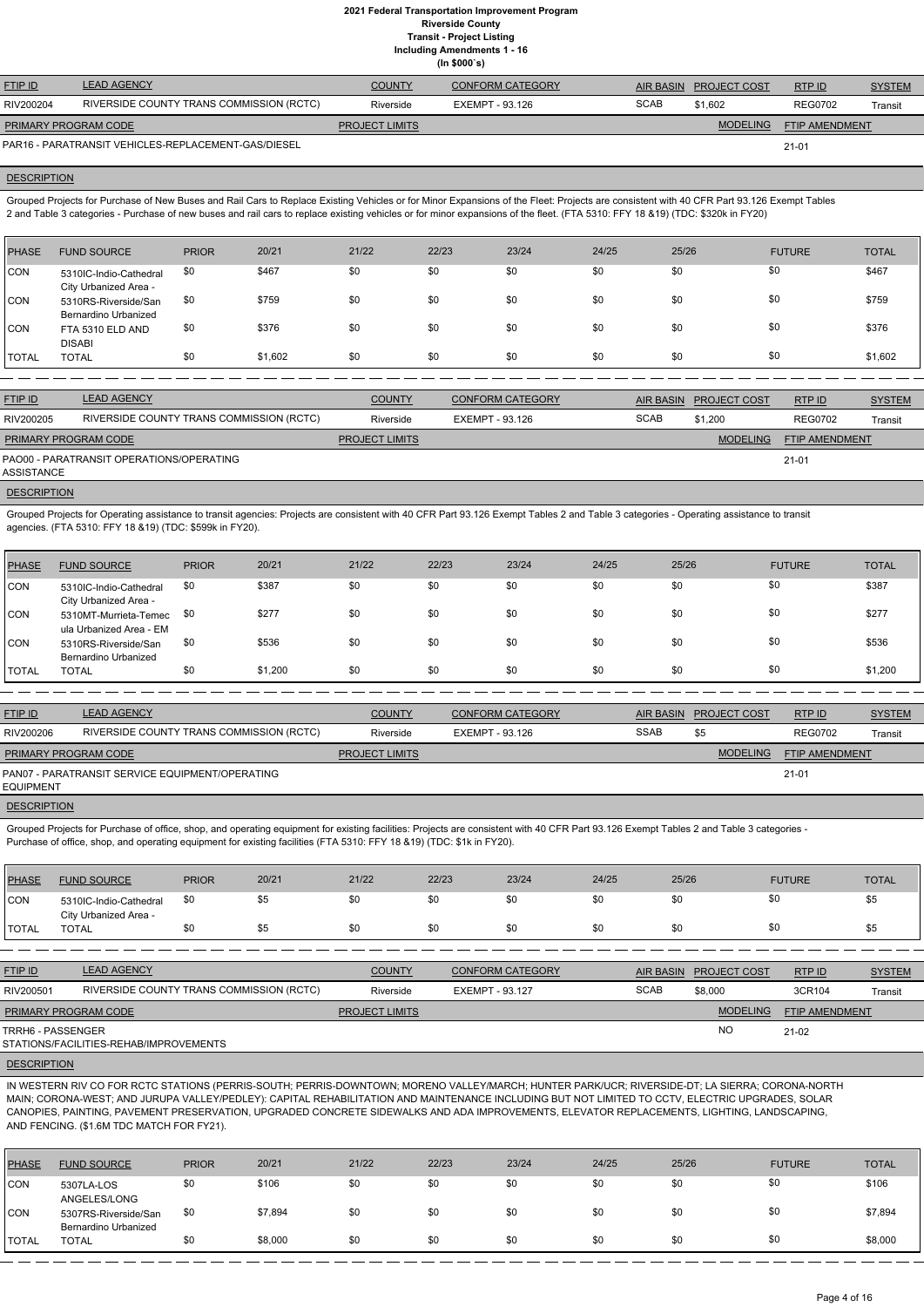# **2021 Federal Transportation Improvement Program Riverside County**

**Transit - Project Listing**

**Including Amendments 1 - 16 (In \$000`s)**

| <b>FTIP ID</b>              | <b>LEAD AGENCY</b>                       | <b>COUNTY</b>         | <b>CONFORM CATEGORY</b> | <b>AIR BASIN</b> | <b>PROJECT COST</b> | RTP ID         | <b>SYSTEM</b> |
|-----------------------------|------------------------------------------|-----------------------|-------------------------|------------------|---------------------|----------------|---------------|
| RIV200802                   | RIVERSIDE COUNTY TRANS COMMISSION (RCTC) | Riverside             | EXEMPT - 93.126         | <b>SCAB</b>      | \$950               | <b>REG0702</b> | Transit       |
| <b>PRIMARY PROGRAM CODE</b> |                                          | <b>PROJECT LIMITS</b> |                         |                  | <b>MODELING</b>     | FTIP AMENDMENT |               |
| PLN40 - PLANNING            |                                          |                       |                         |                  | NO                  | $21 - 01$      |               |
|                             |                                          |                       |                         |                  |                     |                |               |

#### **DESCRIPTION**

In Western Riverside County for RCTC: Prepare a transit oriented communities strategic plan for the eight stations along Metrolink's Perris Valley Extension Line in the cities of Corona, Riverside, Moreno Valley, and Perris. The Plan will provide corridor-wide policy recommendations and station-level action items to support transit oriented development within a five-mile radius of each station.

| <b>PHASE</b> | <b>FUND SOURCE</b>                          | <b>PRIOR</b> | 20/21 | 21/22 | 22/23 | 23/24 | 24/25 | 25/26 | <b>FUTURE</b> | <b>TOTAL</b> |
|--------------|---------------------------------------------|--------------|-------|-------|-------|-------|-------|-------|---------------|--------------|
| CON          | <b>AGENCY</b>                               | \$0          | \$250 | \$0   | \$0   | \$0   | \$0   | \$0   | \$0           | \$250        |
| CON          | <b>TRANS ORIENTED</b><br>DEV PLANNING PILOT | \$0          | \$700 | \$0   | \$0   | \$0   | \$0   | \$0   | \$0           | \$700        |
| 'TOTAL       | <b>TOTAL</b>                                | \$0          | \$950 | \$0   | \$0   | \$0   | \$0   | \$0   | \$0           | \$950        |

| <b>FTIP ID</b>              | <b>LEAD AGENCY</b>                         | <b>COUNTY</b>         | <b>CONFORM CATEGORY</b> | <b>AIR BASIN</b> | <b>PROJECT COST</b> | RTPID                 | <b>SYSTEM</b> |
|-----------------------------|--------------------------------------------|-----------------------|-------------------------|------------------|---------------------|-----------------------|---------------|
| RIV201001                   | RIVERSIDE COUNTY TRANS COMMISSION (RCTC)   | Riverside             | EXEMPT - 93.126         | <b>SCAB</b>      | \$8,000             | 3CR104                | Transit       |
| <b>PRIMARY PROGRAM CODE</b> |                                            | <b>PROJECT LIMITS</b> |                         |                  | <b>MODELING</b>     | <b>FTIP AMENDMENT</b> |               |
| ASSISTANCE                  | COO00 - COMMUTER RAIL OPERATIONS/OPERATING |                       |                         |                  | <b>NO</b>           | 21-03                 |               |
| <b>DESCRIPTION</b>          |                                            |                       |                         |                  |                     |                       |               |

RCTC COMMUTER RAIL PREVENTIVE MAINTENANCE (\$1,600 TDC USED IN FY21).

| <b>PHASE</b>  | <b>FUND SOURCE</b>                           | <b>PRIOR</b> | 20/21   | 21/22 | 22/23 | 23/24 | 24/25 | 25/26 | <b>FUTURE</b> | <b>TOTAL</b> |
|---------------|----------------------------------------------|--------------|---------|-------|-------|-------|-------|-------|---------------|--------------|
| CON           | 5337RS-Riverside/San<br>Bernardino Urbanized | \$0          | \$8,000 | ১৫    |       | \$0   | \$0   | \$0   |               | \$8,000      |
| <b>ITOTAL</b> | TOTAL                                        | \$0          | \$8,000 | \$0   |       | \$0   | \$0   | \$0   |               | \$8,000      |

| <b>FTIP ID</b>              | <b>LEAD AGENCY</b>                                | <b>COUNTY</b>         | <b>CONFORM CATEGORY</b> | AIR BASIN   | <b>PROJECT COST</b> | RTP ID                | <b>SYSTEM</b> |
|-----------------------------|---------------------------------------------------|-----------------------|-------------------------|-------------|---------------------|-----------------------|---------------|
| RIV201001A                  | RIVERSIDE COUNTY TRANS COMMISSION (RCTC)          | Riverside             | EXEMPT - 93.126         | <b>SCAB</b> | \$14,929            | 3CR104                | Transit       |
| <b>PRIMARY PROGRAM CODE</b> |                                                   | <b>PROJECT LIMITS</b> |                         |             | <b>MODELING</b>     | <b>FTIP AMENDMENT</b> |               |
|                             | CON07 - COMMUTER RAIL SERVICE/OPERATING EQUIPMENT |                       |                         |             | <b>NC</b>           | 21-07                 |               |

# **DESCRIPTION**

RCTC COMMUTER RAIL SYSTEMATIC IMP. OF FACILITIES AND EQUIPMENT: REHAB OF RCTC'S COMM. RAIL IN COORDINATION W/METROLINK, INCLUDING REHAB OF TRACK, SIGNALS, COMMUNICATION, MECHANICAL & LAYOVER FACILITIES, ROLLING STOCK (LOCOMOTIVES/PASSENGER RAIL CARS), TVDs, UPGRADE PTC IN SO. CA., & IMPROVEMENTS, AND REHAB OF METROLINK STATION PARKING AND FACILITIES (\$2,140k TDC USED IN FY21 & \$845k TDC USED IN FY22).

| <b>PHASE</b> | <b>FUND SOURCE</b>                           | <b>PRIOR</b> | 20/21    | 21/22   | 22/23 | 23/24 | 24/25 | 25/26 | <b>FUTURE</b> | <b>TOTAL</b> |
|--------------|----------------------------------------------|--------------|----------|---------|-------|-------|-------|-------|---------------|--------------|
| CON          | 5337RS-Riverside/San<br>Bernardino Urbanized | \$0          | \$10,702 | \$4,227 | \$0   | \$0   | \$0   | \$0   |               | \$14,929     |
| TOTAL        | <b>TOTAL</b>                                 | \$0          | \$10,702 | \$4,227 | \$0   | \$0   | \$0   | \$0   | Ψ             | \$14,929     |

| <b>FTIP ID</b>       | <b>LEAD AGENCY</b>                                 | <b>COUNTY</b>         | <b>CONFORM CATEGORY</b> |             | AIR BASIN PROJECT COST | RTPID                 | <b>SYSTEM</b> |
|----------------------|----------------------------------------------------|-----------------------|-------------------------|-------------|------------------------|-----------------------|---------------|
| RIV190618            | RIVERSIDE TRANSIT AGENCY                           | Riverside             | EXEMPT - 93.126         | <b>SCAB</b> | \$347                  | 3160052               | Transit       |
| PRIMARY PROGRAM CODE |                                                    | <b>PROJECT LIMITS</b> |                         |             | <b>MODELING</b>        | <b>FTIP AMENDMENT</b> |               |
|                      | VEN02 - VEHICLES-ADM/MAIN/SER/SEC-(GAS/DIESEL)-NEW |                       |                         |             | <b>NC</b>              | $21 - 01$             |               |



IN WESTERN RIVERSIDE COUNTY FOR RTA: REPLACEMENT OF 8 NON-REVENUE UNLEADED RELIEF CARS; REPLACEMENT OF 1 NON-REVENUE UNLEADED TRUCK - TO ELECTRIC PLUS-UP.

| PHASE       | <b>FUND SOURCE</b>                            | <b>PRIOR</b> | 20/21 | 21/22 | 22/23 | 23/24 | 24/25 | 25/26 | <b>FUTURE</b> | <b>TOTAL</b> |
|-------------|-----------------------------------------------|--------------|-------|-------|-------|-------|-------|-------|---------------|--------------|
| <b>CON</b>  | 5307RS-Riverside/San<br>Bernardino Urbanized  | \$0          | \$213 | \$0   | \$0   | \$0   | \$0   | \$0   | \$0           | \$213        |
| <b>CON</b>  | 5339LA-LOS ANGELES<br>-LONG                   | \$0          | \$4   | \$0   | \$0   | \$0   | \$0   | \$0   | \$0           | \$4          |
| <b>CON</b>  | 5339MT-Murrieta-Temec<br>ula Urbanized Area - | \$0          | \$61  | \$0   | \$0   | \$0   | \$0   | \$0   | \$0           | \$61         |
| <b>ICON</b> | <b>STATE TRANSIT</b><br><b>ASSIST</b>         | \$0          | \$69  | \$0   | \$0   | \$0   | \$0   | \$0   | \$0           | \$69         |
| TOTAL       | <b>TOTAL</b>                                  | \$0          | \$347 | \$0   | \$0   | \$0   | \$0   | \$0   | \$0           | \$347        |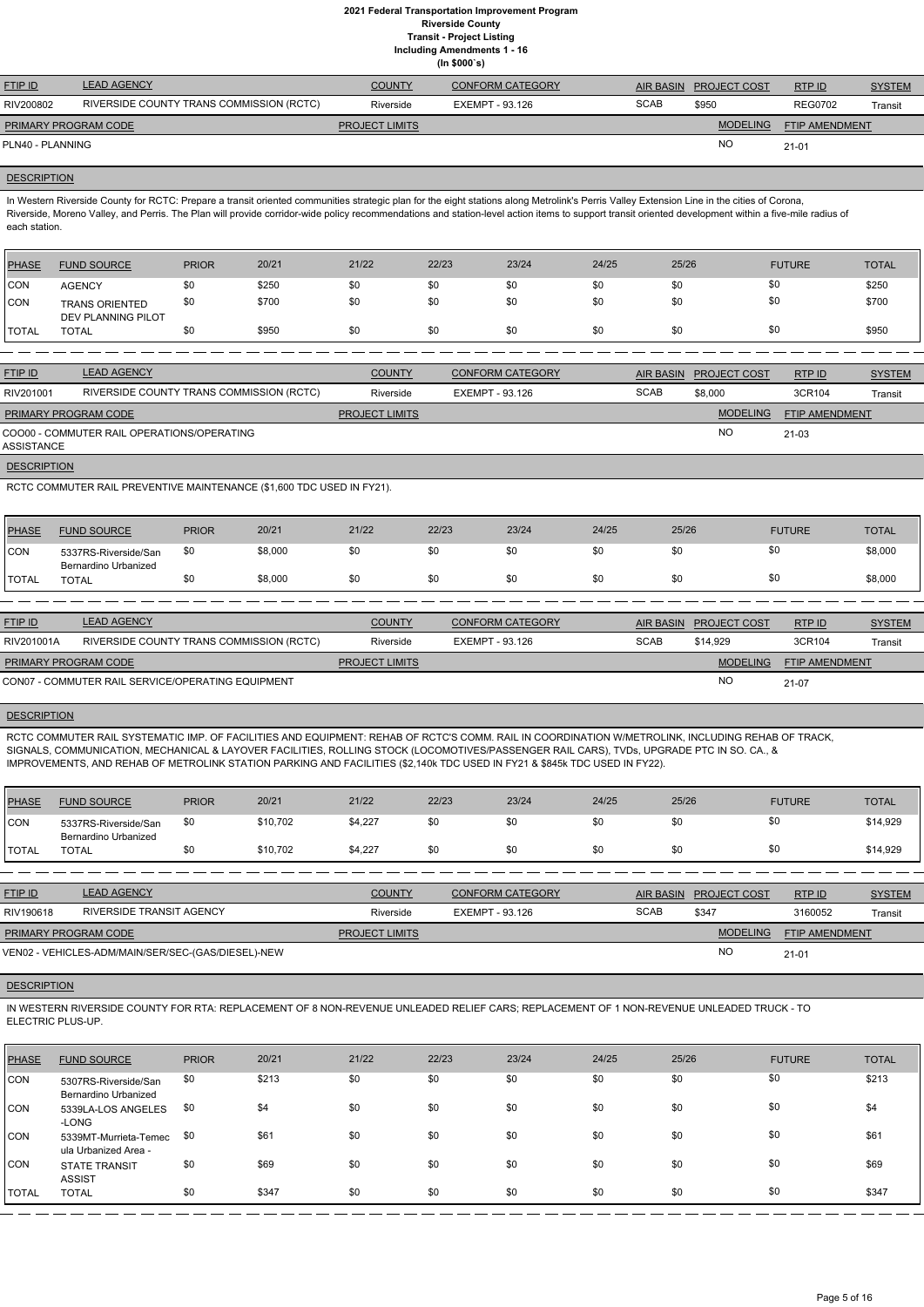# **2021 Federal Transportation Improvement Program Riverside County**

**Transit - Project Listing**

**Including Amendments 1 - 16 (In \$000`s)**

| <b>FTIP ID</b>              | <b>LEAD AGENCY</b>                          | <b>COUNTY</b>         | <b>CONFORM CATEGORY</b> |             | AIR BASIN PROJECT COST | RTPID                 | <b>SYSTEM</b> |
|-----------------------------|---------------------------------------------|-----------------------|-------------------------|-------------|------------------------|-----------------------|---------------|
| RIV200201                   | RIVERSIDE TRANSIT AGENCY                    | Riverside             | EXEMPT - 93.126         | <b>SCAB</b> | \$5,771                | <b>REG0702</b>        | Transit       |
| <b>PRIMARY PROGRAM CODE</b> |                                             | <b>PROJECT LIMITS</b> |                         |             | <b>MODELING</b>        | <b>FTIP AMENDMENT</b> |               |
|                             | BUO00 - BUS OPERATIONS/OPERATING ASSISTANCE |                       |                         |             | <b>NO</b>              | $21 - 01$             |               |

### **DESCRIPTION**

In Western Riverside County for RTA: Operating Assistance for Fixed Route and Paratransit - FY2019/20 (FY20 5311).

| PHASE        | <b>FUND SOURCE</b>                  | <b>PRIOR</b> | 20/21   | 21/22 | 22/23 | 23/24 | 24/25 | 25/26 | <b>FUTURE</b> | <b>TOTAL</b> |
|--------------|-------------------------------------|--------------|---------|-------|-------|-------|-------|-------|---------------|--------------|
| <b>CON</b>   | 5311 - NONURBANIZED<br>AREA FORMULA | \$0          | \$505   | \$0   | \$0   | \$0   | \$0   | \$0   | \$0           | \$505        |
| CON          | <b>LOCAL TRANS FUNDS</b>            | \$0          | \$5,266 | \$0   | \$0   | \$0   | \$0   | \$0   | \$0           | \$5,266      |
| <b>TOTAL</b> | <b>TOTAL</b>                        | \$0          | \$5,771 | \$0   | \$0   | \$0   | \$0   | \$0   | \$0           | \$5,771      |

| <b>FTIP ID</b>              | <b>LEAD AGENCY</b>                       | <b>COUNTY</b>         | <b>CONFORM CATEGORY</b> |             | AIR BASIN PROJECT COST | RTP ID                | <b>SYSTEM</b> |
|-----------------------------|------------------------------------------|-----------------------|-------------------------|-------------|------------------------|-----------------------|---------------|
| RIV200207                   | RIVERSIDE TRANSIT AGENCY                 | Riverside             | EXEMPT - 93.126         | <b>SCAB</b> | \$663                  | <b>REG0702</b>        | Transit       |
| <b>PRIMARY PROGRAM CODE</b> |                                          | <b>PROJECT LIMITS</b> |                         |             | <b>MODELING</b>        | <b>FTIP AMENDMENT</b> |               |
| ASSISTANCE                  | PAO00 - PARATRANSIT OPERATIONS/OPERATING |                       |                         |             | <b>NC</b>              | $21 - 01$             |               |
|                             |                                          |                       |                         |             |                        |                       |               |

**DESCRIPTION** 

IN WESTERN RIVERSIDE COUNTY FOR RTA - FOR CONTINUATION OF TRAVEL TRAINING PROGRAM (FTA 5310 - FY 18 AND 19) (\$132K TRANSPORTATION DEVELOPMENT CREDIT UTILIZATION FOR FTA 5310).

| <b>PHASE</b> | <b>FUND SOURCE</b>                               | <b>PRIOR</b> | 20/21 | 21/22 | 22/23 | 23/24 | 24/25 | 25/26 | <b>FUTURE</b> | <b>TOTAL</b> |
|--------------|--------------------------------------------------|--------------|-------|-------|-------|-------|-------|-------|---------------|--------------|
| <b>CON</b>   | 5310MT-Murrieta-Temec<br>ula Urbanized Area - EM | \$0          | \$380 | \$0   | \$0   | \$0   | \$0   | \$0   | \$0           | \$380        |
| CON          | 5310RS-Riverside/San<br>Bernardino Urbanized     | \$0          | \$283 | \$0   | \$0   | \$0   | \$0   | \$0   | \$0           | \$283        |
| <b>TOTAL</b> | TOTAL                                            | \$0          | \$663 | \$0   | \$0   | \$0   | \$0   | \$0   | \$0           | \$663        |

| <b>FTIP ID</b>              | <b>LEAD AGENCY</b>                          | <b>COUNTY</b>         | <b>CONFORM CATEGORY</b> | AIR BASIN   | <b>PROJECT COST</b> | RTPID                 | <b>SYSTEM</b> |
|-----------------------------|---------------------------------------------|-----------------------|-------------------------|-------------|---------------------|-----------------------|---------------|
| RIV200404                   | RIVERSIDE TRANSIT AGENCY                    | Riverside             | EXEMPT - 93.126         | <b>SCAB</b> | \$8.297             | <b>REG0702</b>        | Transit       |
| <b>PRIMARY PROGRAM CODE</b> |                                             | <b>PROJECT LIMITS</b> |                         |             | <b>MODELING</b>     | <b>FTIP AMENDMENT</b> |               |
|                             | BUO00 - BUS OPERATIONS/OPERATING ASSISTANCE |                       |                         |             | <b>NO</b>           | $21 - 01$             |               |

### **DESCRIPTION**

In Western Riverside County for RTA: Operating Assistance for Fixed Route and Paratransit - FY2020/21.

| <b>PHASE</b> | <b>FUND SOURCE</b>                           | <b>PRIOR</b> | 20/21   | 21/22 | 22/23 | 23/24 | 24/25 | 25/26 | <b>FUTURE</b> | <b>TOTAL</b> |
|--------------|----------------------------------------------|--------------|---------|-------|-------|-------|-------|-------|---------------|--------------|
| <b>CON</b>   | 5307H-Hemet Urbanized<br>Area                | \$0          | \$1,986 | \$0   | \$0   | \$0   | \$0   | \$0   | \$0           | \$1,986      |
| <b>CON</b>   | 5307RS-Riverside/San<br>Bernardino Urbanized | \$0          | \$1,800 | \$0   | \$0   | \$0   | \$0   | \$0   | \$0           | \$1,800      |
| <b>CON</b>   | <b>AGENCY</b>                                | \$0          | \$2,075 | \$0   | \$0   | \$0   | \$0   | \$0   | \$0           | \$2,075      |
| <b>CON</b>   | <b>LOCAL TRANS FUNDS</b>                     | \$0          | \$2,436 | \$0   | \$0   | \$0   | \$0   | \$0   | \$0           | \$2,436      |
| <b>TOTAL</b> | <b>TOTAL</b>                                 | \$0          | \$8,297 | \$0   | \$0   | \$0   | \$0   | \$0   | \$0           | \$8,297      |

MODELING FTIP AMENDMENT

|                |                          | _____________ |                         |                  | . <b>.</b>          |                |               |
|----------------|--------------------------|---------------|-------------------------|------------------|---------------------|----------------|---------------|
| RIV200405      | RIVERSIDE TRANSIT AGENCY | Riverside     | EXEMPT - 93.126         | SCAB             | \$22.346            | <b>REG0702</b> | Transit       |
| <u>FTIP ID</u> | <b>LEAD AGENCY</b>       | COUNTY        | <b>CONFORM CATEGORY</b> | <b>AIR BASIN</b> | <b>PROJECT COST</b> | RTP ID         | <b>SYSTEM</b> |

NO

**DESCRIPTION** 

IN WESTERN RIVERSIDE COUNTY FOR RTA: PREVENTIVE MAINTENANCE AND CAPITAL COST OF CONTRACTING (FY21 5307).

21-01

BUO00 - BUS OPERATIONS/OPERATING ASSISTANCE

**PROJECT LIMITS** 

| <b>PHASE</b>   | <b>FUND SOURCE</b>                           | <b>PRIOR</b> | 20/21    | 21/22 | 22/23 | 23/24 | 24/25 | 25/26 | <b>FUTURE</b> | <b>TOTAL</b> |
|----------------|----------------------------------------------|--------------|----------|-------|-------|-------|-------|-------|---------------|--------------|
| <b>CON</b>     | 5307MT-Murrieta-Temec<br>ula Urbanized Area  | \$0          | \$1,889  | \$0   | \$0   | \$0   | \$0   | \$0   | \$0           | \$1,889      |
| <b>CON</b>     | 5307RS-Riverside/San<br>Bernardino Urbanized | \$0          | \$10,938 | \$0   | \$0   | \$0   | \$0   | \$0   | \$0           | \$10,938     |
| CON            | <b>LOCAL TRANS FUNDS</b>                     | \$0          | \$9,519  | \$0   | \$0   | \$0   | \$0   | \$0   | \$0           | \$9,519      |
| <b>I</b> TOTAL | <b>TOTAL</b>                                 | \$0          | \$22,346 | \$0   | \$0   | \$0   | \$0   | \$0   | \$0           | \$22,346     |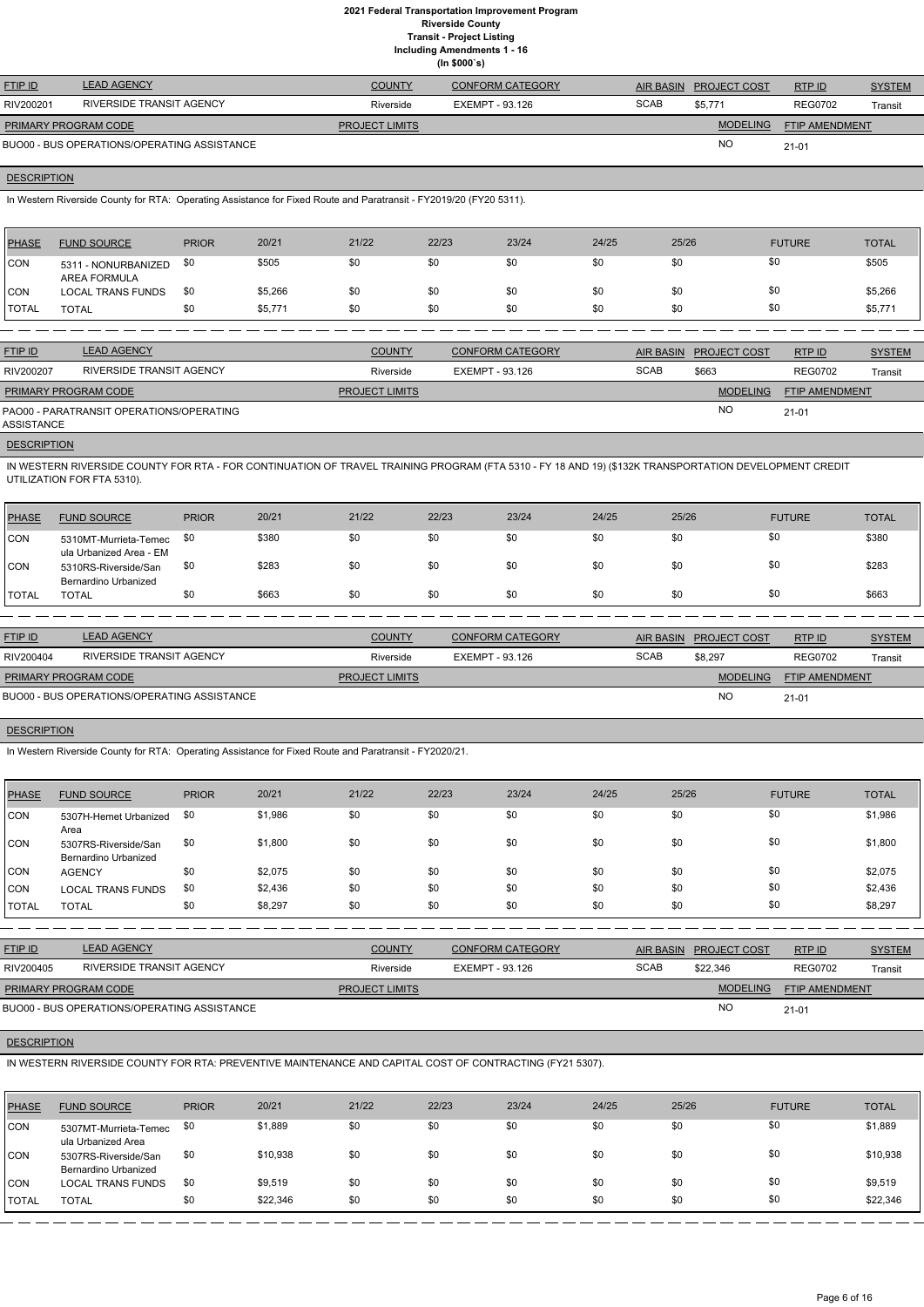**Including Amendments 1 - 16**

**(In \$000`s)**

| <b>FTIP ID</b>              | <b>LEAD AGENCY</b>                   | <b>COUNTY</b>         | <b>CONFORM CATEGORY</b> | <b>AIR BASIN</b> | <b>PROJECT COST</b> | RTPID                 | <b>SYSTEM</b> |
|-----------------------------|--------------------------------------|-----------------------|-------------------------|------------------|---------------------|-----------------------|---------------|
| RIV200406                   | RIVERSIDE TRANSIT AGENCY             | Riverside             | EXEMPT - 93.126         | <b>SCAB</b>      | \$162               | <b>REG0702</b>        | Transit       |
| <b>PRIMARY PROGRAM CODE</b> |                                      | <b>PROJECT LIMITS</b> |                         |                  | <b>MODELING</b>     | <b>FTIP AMENDMENT</b> |               |
|                             | BUR16 - BUSES-REPLACEMENT-GAS/DIESEL |                       |                         |                  | <b>NO</b>           | $21 - 01$             |               |

# **DESCRIPTION**

IN WESTERN RIVERSIDE COUNTY FOR RTA: REPLACE 2 STOPS AND ZONE TRUCKS.

| PHASE         | <b>FUND SOURCE</b>                            | <b>PRIOR</b> | 20/21 | 21/22 | 22/23 | 23/24 | 24/25 | 25/26 | <b>FUTURE</b> | <b>TOTAL</b> |
|---------------|-----------------------------------------------|--------------|-------|-------|-------|-------|-------|-------|---------------|--------------|
| <b>CON</b>    | 5339MT-Murrieta-Temec<br>ula Urbanized Area - | \$0          | \$130 | \$0   | \$0   | \$0   | \$0   | \$0   | \$0           | \$130        |
| <b>CON</b>    | <b>STATE TRANSIT</b><br><b>ASSIST</b>         | \$0          | \$32  | \$0   | \$0   | \$0   | \$0   | \$0   | \$0           | \$32         |
| <b>ITOTAL</b> | <b>TOTAL</b>                                  | \$0          | \$162 | \$0   | \$0   | \$0   | \$0   | \$0   | \$0           | \$162        |
|               |                                               |              |       |       |       |       |       |       |               |              |

| <b>FTIP ID</b>                                    | <b>LEAD AGENCY</b>       | <b>COUNTY</b>         | <b>CONFORM CATEGORY</b> |             | AIR BASIN PROJECT COST | RTPID                 | <b>SYSTEM</b> |
|---------------------------------------------------|--------------------------|-----------------------|-------------------------|-------------|------------------------|-----------------------|---------------|
| RIV200407                                         | RIVERSIDE TRANSIT AGENCY | Riverside             | EXEMPT - 93.126         | <b>SCAB</b> | \$407                  | 3160052               | Transit       |
| <b>PRIMARY PROGRAM CODE</b>                       |                          | <b>PROJECT LIMITS</b> |                         |             | <b>MODELING</b>        | <b>FTIP AMENDMENT</b> |               |
| VEN03 - VEHICLES-ADM/MAIN/SER/SEC-(ALT. FUEL)-NEW |                          |                       |                         |             | <b>NC</b>              | $21 - 01$             |               |

# **DESCRIPTION**

IN WESTERN RIVERSIDE COUNTY FOR RTA: REPLACE (10) SUPPORT VEHICLES WITH NEW ELECTRIC VEHICLES.

| PHASE      | <b>FUND SOURCE</b>                            | <b>PRIOR</b> | 20/21 | 21/22 | 22/23 | 23/24 | 24/25 | 25/26 | <b>FUTURE</b> | <b>TOTAL</b> |
|------------|-----------------------------------------------|--------------|-------|-------|-------|-------|-------|-------|---------------|--------------|
| <b>CON</b> | 5339MT-Murrieta-Temec<br>ula Urbanized Area - | \$0          | \$101 | \$0   | \$0   | \$0   | \$0   | \$0   | \$0           | \$101        |
| <b>CON</b> | 5339RS-Riverside/San<br>Bernardino Urbanized  | \$0          | \$225 | \$0   | \$0   | \$0   | \$0   | \$0   | \$0           | \$225        |
| <b>CON</b> | <b>STATE TRANSIT</b><br><b>ASSIST</b>         | \$0          | \$81  | \$0   | \$0   | \$0   | \$0   | \$0   | \$0           | \$81         |
| TOTAL      | TOTAL                                         | \$0          | \$407 | \$0   | \$0   | \$0   | \$0   | \$0   | \$0           | \$407        |

| <b>FTIP ID</b>                                    | <b>LEAD AGENCY</b>       | <b>COUNTY</b>         | <b>CONFORM CATEGORY</b> |             | AIR BASIN PROJECT COST | RTPID                 | <b>SYSTEM</b> |
|---------------------------------------------------|--------------------------|-----------------------|-------------------------|-------------|------------------------|-----------------------|---------------|
| RIV200408                                         | RIVERSIDE TRANSIT AGENCY | Riverside             | EXEMPT - 93.126         | <b>SCAB</b> | \$96                   | 3160052               | Transit       |
| <b>PRIMARY PROGRAM CODE</b>                       |                          | <b>PROJECT LIMITS</b> |                         |             | <b>MODELING</b>        | <b>FTIP AMENDMENT</b> |               |
| VEN03 - VEHICLES-ADM/MAIN/SER/SEC-(ALT. FUEL)-NEW |                          |                       |                         |             | <b>NC</b>              | $21 - 01$             |               |

### **DESCRIPTION**

IN WESTERN RIVERSIDE COUNTY FOR RTA: PURCHASE 2 ELECTRIC SUPPORT VEHICLES

| <b>PHASE</b> | <b>FUND SOURCE</b>                           | <b>PRIOR</b> | 20/21 | 21/22 | 22/23 | 23/24 | 24/25 | 25/26 | <b>FUTURE</b> | <b>TOTAL</b> |
|--------------|----------------------------------------------|--------------|-------|-------|-------|-------|-------|-------|---------------|--------------|
| <b>CON</b>   | 5339RS-Riverside/San<br>Bernardino Urbanized | \$0          | \$77  | \$0   | \$0   | \$0   | \$0   | \$0   | \$0           | \$77         |
| <b>CON</b>   | <b>STATE TRANSIT</b><br><b>ASSIST</b>        | \$0          | \$19  | \$0   | \$0   | \$0   | \$0   | \$0   | \$0           | \$19         |
| <b>TOTAL</b> | <b>TOTAL</b>                                 | \$0          | \$96  | \$0   | \$0   | \$0   | \$0   | \$0   | \$0           | \$96         |

| <u>FTIP ID</u>              | <b>LEAD AGENCY</b>       | <b>COUNTY</b>         | <b>CONFORM CATEGORY</b> | <b>AIR BASIN</b> | <b>PROJECT COST</b> | RTP ID                | <b>SYSTEM</b> |
|-----------------------------|--------------------------|-----------------------|-------------------------|------------------|---------------------|-----------------------|---------------|
| RIV200409                   | RIVERSIDE TRANSIT AGENCY | Riverside             | EXEMPT - 93.126         | <b>SCAB</b>      | \$969               | 3TL307                | Transit       |
| <b>PRIMARY PROGRAM CODE</b> |                          | <b>PROJECT LIMITS</b> |                         |                  | <b>MODELING</b>     | <b>FTIP AMENDMENT</b> |               |

| <b>TERS</b><br>NCR <sub>10</sub><br>ASSENGER BENC'<br>, SMAL<br>,,,,,<br>SHEI<br><br>$ \mu$ | NC. | 210<br>. v.<br>- 1 |
|---------------------------------------------------------------------------------------------|-----|--------------------|

### **DESCRIPTION**

IN WESTERN RIVERSIDE COUNTY FOR RTA: REHABILITATE AND IMPROVE BUS STOPS SUCH AS CONCRETE PADS, BENCHES, TRASH CANS, ETC.

| PHASE      | <b>FUND SOURCE</b>                           | <b>PRIOR</b> | 20/21 | 21/22 | 22/23 | 23/24 | 24/25 | 25/26 | <b>FUTURE</b> | <b>TOTAL</b> |
|------------|----------------------------------------------|--------------|-------|-------|-------|-------|-------|-------|---------------|--------------|
| <b>CON</b> | 5339RS-Riverside/San<br>Bernardino Urbanized | \$0          | \$775 | \$0   | \$0   | \$0   | \$0   | \$0   | \$0           | \$775        |
| <b>CON</b> | <b>STATE TRANSIT</b><br><b>ASSIST</b>        | \$0          | \$194 | \$0   | \$0   | \$0   | \$0   | \$0   | \$0           | \$194        |
| TOTAL      | <b>TOTAL</b>                                 | \$0          | \$969 | \$0   | \$0   | \$0   | \$0   | \$0   | \$0           | \$969        |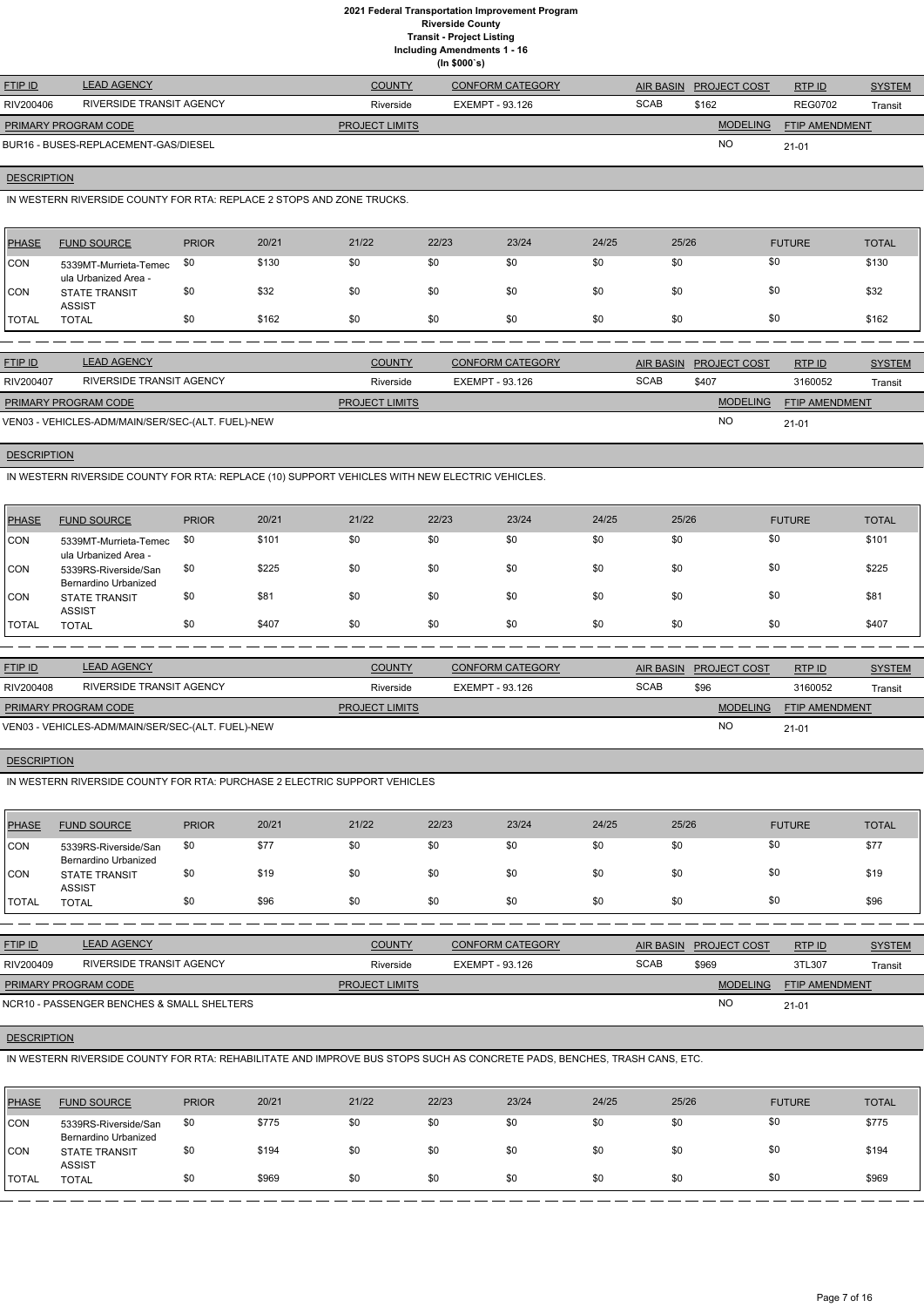**Including Amendments 1 - 16**

|  | ng Amenuments |
|--|---------------|
|  | (ln \$000's)  |

| <b>FTIP ID</b>              | <b>LEAD AGENCY</b>              | <b>COUNTY</b>         | CONFORM CATEGORY |             | AIR BASIN PROJECT COST | RTPID                 | <b>SYSTEM</b> |
|-----------------------------|---------------------------------|-----------------------|------------------|-------------|------------------------|-----------------------|---------------|
| RIV200410                   | <b>RIVERSIDE TRANSIT AGENCY</b> | Riverside             | EXEMPT - 93.126  | <b>SCAB</b> | \$422                  | <b>REG0702</b>        | Transit       |
| <b>PRIMARY PROGRAM CODE</b> |                                 | <b>PROJECT LIMITS</b> |                  |             | <b>MODELING</b>        | <b>FTIP AMENDMENT</b> |               |
| BUO01 - BUS-CAPITAL LEASE   |                                 |                       |                  |             | <b>NO</b>              | $21 - 01$             |               |

#### **DESCRIPTION**

IN WESTERN RIVERSIDE COUNTY FOR RTA: CAPITALIZED TIRE LEASE - CAPITAL COST OF LEASING BUS TIRES.

| <b>PHASE</b> | <b>FUND SOURCE</b>                           | <b>PRIOR</b> | 20/21 | 21/22 | 22/23 | 23/24 | 24/25 | 25/26 | <b>FUTURE</b> | <b>TOTAL</b> |
|--------------|----------------------------------------------|--------------|-------|-------|-------|-------|-------|-------|---------------|--------------|
| <b>CON</b>   | 5307RS-Riverside/San<br>Bernardino Urbanized | \$0          | \$338 | \$0   | \$0   | \$0   | \$0   | \$0   | \$0           | \$338        |
| <b>CON</b>   | <b>STATE TRANSIT</b><br><b>ASSIST</b>        | \$0          | \$84  | \$0   | \$0   | \$0   | \$0   | \$0   | \$0           | \$84         |
| <b>TOTAL</b> | <b>TOTAL</b>                                 | \$0          | \$422 | \$0   | \$0   | \$0   | \$0   | \$0   | \$0           | \$422        |
|              |                                              |              |       |       |       |       |       |       |               |              |

| <b>FTIP ID</b>              | <b>LEAD AGENCY</b>                                | <b>COUNTY</b>         | <b>CONFORM CATEGORY</b> |             | AIR BASIN PROJECT COST | <b>RTPID</b>          | <b>SYSTEM</b> |
|-----------------------------|---------------------------------------------------|-----------------------|-------------------------|-------------|------------------------|-----------------------|---------------|
| RIV200720                   | RIVERSIDE TRANSIT AGENCY                          | Riverside             | EXEMPT - 93.126         | <b>SCAB</b> | \$605                  | 3160052               | Transit       |
| <b>PRIMARY PROGRAM CODE</b> |                                                   | <b>PROJECT LIMITS</b> |                         |             | <b>MODELING</b>        | <b>FTIP AMENDMENT</b> |               |
|                             | VEN03 - VEHICLES-ADM/MAIN/SER/SEC-(ALT. FUEL)-NEW |                       |                         |             | <b>NO</b>              | $21 - 01$             |               |

# **DESCRIPTION**

IN WESTERN RIVERSIDE COUNTY FOR RTA: REPLACEMENT OF FIFTEEN (15) NON-REVENUE UNLEADED RELIEF CARS; REPLACEMENT OF ONE (1) NON-REVENUE UNLEADED TRUCK - ALL TO ELECTRIC PLUS-UP.

| <b>PHASE</b> | <b>FUND SOURCE</b>                            | <b>PRIOR</b> | 20/21 | 21/22 | 22/23 | 23/24 | 24/25 | 25/26 | <b>FUTURE</b> | <b>TOTAL</b> |
|--------------|-----------------------------------------------|--------------|-------|-------|-------|-------|-------|-------|---------------|--------------|
| <b>CON</b>   | 5307MT-Murrieta-Temec<br>ula Urbanized Area   | \$0          | \$334 | \$0   | \$0   | \$0   | \$0   | \$0   | \$0           | \$334        |
| <b>CON</b>   | 5339MT-Murrieta-Temec<br>ula Urbanized Area - | \$0          | \$150 | \$0   | \$0   | \$0   | \$0   | \$0   | \$0           | \$150        |
| <b>CON</b>   | <b>STATE TRANSIT</b><br><b>ASSIST</b>         | \$0          | \$121 | \$0   | \$0   | \$0   | \$0   | \$0   | \$0           | \$121        |
| <b>TOTAL</b> | <b>TOTAL</b>                                  | \$0          | \$605 | \$0   | \$0   | \$0   | \$0   | \$0   | \$0           | \$605        |

In Western Riverside County for RTA: Route 1 Service Improvements during weekend peak commute periods along Magnolia and University Avenues (Riverside/Corona Corridor) between UCR and Corona. Transfer remaining CMAQ operating funds from RapidLink Project (RIV151211).

| <b>FTIP ID</b>       | <b>LEAD AGENCY</b>                                | <b>COUNTY</b>         | <b>CONFORM CATEGORY</b> |             | AIR BASIN PROJECT COST | RTPID                 | <b>SYSTEM</b> |
|----------------------|---------------------------------------------------|-----------------------|-------------------------|-------------|------------------------|-----------------------|---------------|
| RIV200721            | RIVERSIDE TRANSIT AGENCY                          | Riverside             | EXEMPT - 93.126         | <b>SCAB</b> | \$74                   | 3160048               | Transit       |
| PRIMARY PROGRAM CODE |                                                   | <b>PROJECT LIMITS</b> |                         |             | <b>MODELING</b>        | <b>FTIP AMENDMENT</b> |               |
|                      | VEN03 - VEHICLES-ADM/MAIN/SER/SEC-(ALT. FUEL)-NEW |                       |                         |             | <b>NC</b>              | $21 - 01$             |               |

#### **DESCRIPTION**

IN WESTERN RIVERSIDE COUNTY FOR RTA: EXPANSION OF TWO (2) NON-REVENUE UNLEADED RELIEF CARS TO ELECTRIC PLUS-UP.

| <b>PHASE</b> | <b>FUND SOURCE</b>                            | <b>PRIOR</b> | 20/21 | 21/22 | 22/23 | 23/24 | 24/25 | 25/26 | <b>FUTURE</b> | <b>TOTAL</b> |
|--------------|-----------------------------------------------|--------------|-------|-------|-------|-------|-------|-------|---------------|--------------|
| <b>CON</b>   | 5307MT-Murrieta-Temec<br>ula Urbanized Area   | \$0          | \$0   | \$44  | \$0   | \$0   | \$0   | \$0   | \$0           | \$44         |
| <b>CON</b>   | 5339MT-Murrieta-Temec<br>ula Urbanized Area - | \$0          | \$15  | \$0   | \$0   | \$0   | \$0   | \$0   | \$0           | \$15         |
| <b>CON</b>   | <b>STATE TRANSIT</b><br><b>ASSIST</b>         | \$0          | \$15  | \$0   | \$0   | \$0   | \$0   | \$0   | \$0           | \$15         |
| <b>TOTAL</b> | <b>TOTAL</b>                                  | \$0          | \$30  | \$44  | \$0   | \$0   | \$0   | \$0   | \$0           | \$74         |

RTP ID

| RIV201105                   | RIVERSIDE TRANSIT AGENCY                    | Riverside             | <b>TCM Committed</b> | <b>SCAB</b> | \$619           | 3120034               | Transit |
|-----------------------------|---------------------------------------------|-----------------------|----------------------|-------------|-----------------|-----------------------|---------|
| <b>PRIMARY PROGRAM CODE</b> |                                             | <b>PROJECT LIMITS</b> |                      |             | <b>MODELING</b> | <b>FTIP AMENDMENT</b> |         |
|                             | BUO00 - BUS OPERATIONS/OPERATING ASSISTANCE |                       |                      |             | <b>YES</b>      | $21 - 01$             |         |

# **DESCRIPTION**

| <b>PHASE</b> | <b>FUND SOURCE</b>                       | <b>PRIOR</b> | 20/21 | 21/22 | 22/23 | 23/24 | 24/25 | 25/26 | <b>FUTURE</b> | <b>TOTAL</b> |
|--------------|------------------------------------------|--------------|-------|-------|-------|-------|-------|-------|---------------|--------------|
| <b>CON</b>   | FTA 5307 (FHWA<br><b>TRANSFER FUNDS)</b> | \$0          | \$466 | \$0   | \$0   | \$0   | \$0   | \$0   |               | \$466        |
| <b>CON</b>   | <b>LOCAL TRANS FUNDS</b>                 | \$0          | \$153 | \$0   | \$0   | \$0   | \$0   | \$0   |               | \$153        |
| <b>TOTAL</b> | <b>TOTAL</b>                             | \$0          | \$619 | \$0   | \$0   | \$0   | \$0   | \$0   |               | \$619        |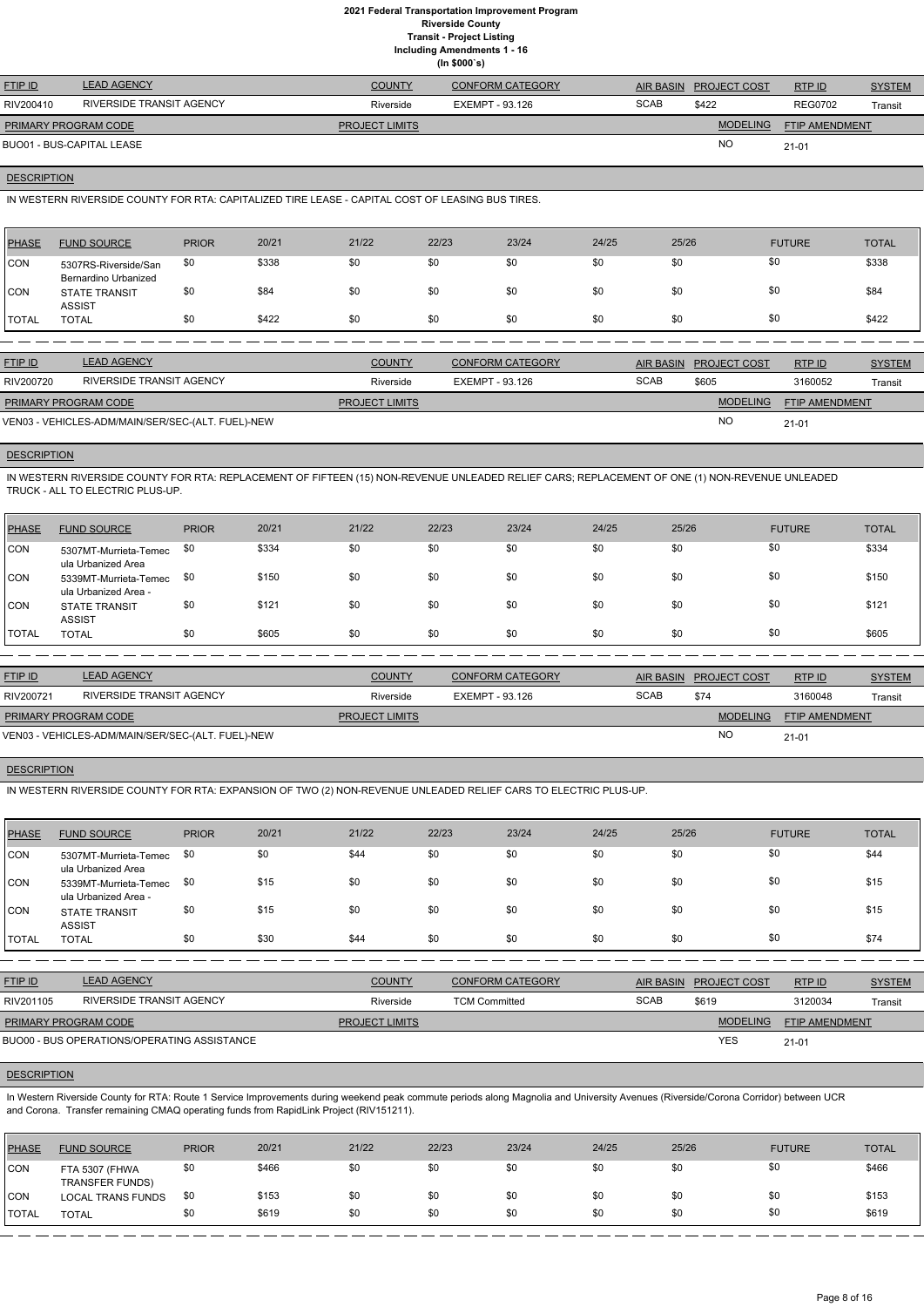|                    | 2021 Federal Transportation Improvement Program<br><b>Riverside County</b><br><b>Transit - Project Listing</b><br><b>Including Amendments 1 - 16</b><br>(ln \$000's) |              |       |                       |         |                         |       |                  |                              |                          |                          |  |  |
|--------------------|----------------------------------------------------------------------------------------------------------------------------------------------------------------------|--------------|-------|-----------------------|---------|-------------------------|-------|------------------|------------------------------|--------------------------|--------------------------|--|--|
| FTIP ID            | <b>LEAD AGENCY</b>                                                                                                                                                   |              |       | <b>COUNTY</b>         |         | <b>CONFORM CATEGORY</b> |       | <b>AIR BASIN</b> | PROJECT COST                 | RTP ID                   | <b>SYSTEM</b>            |  |  |
| RIV210405          | RIVERSIDE TRANSIT AGENCY                                                                                                                                             |              |       | Riverside             |         | <b>EXEMPT - 93.126</b>  |       | <b>SCAB</b>      | \$4,376                      | <b>REG0702</b>           | Transit                  |  |  |
|                    | PRIMARY PROGRAM CODE                                                                                                                                                 |              |       | <b>PROJECT LIMITS</b> |         |                         |       |                  | <b>MODELING</b>              | <b>FTIP AMENDMENT</b>    |                          |  |  |
|                    | FUL52 - FUELING STATIONS-ALTERNATIVE FUEL                                                                                                                            |              |       |                       |         |                         |       |                  |                              | $21-03$                  |                          |  |  |
| <b>DESCRIPTION</b> |                                                                                                                                                                      |              |       |                       |         |                         |       |                  |                              |                          |                          |  |  |
|                    | In Western Riverside County for RTA: Construct a hydrogen fueling station at the Hemet Division.                                                                     |              |       |                       |         |                         |       |                  |                              |                          |                          |  |  |
| <b>PHASE</b>       | <b>FUND SOURCE</b>                                                                                                                                                   | <b>PRIOR</b> | 20/21 | 21/22                 | 22/23   | 23/24                   | 24/25 | 25/26            |                              | <b>FUTURE</b>            | <b>TOTAL</b>             |  |  |
| <b>CON</b>         | <b>AGENCY</b>                                                                                                                                                        | \$0          | \$0   | \$0                   | \$4,376 | \$0                     | \$0   | \$0              | \$0                          |                          | \$4,376                  |  |  |
| <b>TOTAL</b>       | <b>TOTAL</b>                                                                                                                                                         | \$0          | \$0   | \$0                   | \$4,376 | \$0                     | \$0   | \$0              | \$0                          |                          | \$4,376                  |  |  |
|                    |                                                                                                                                                                      |              |       |                       |         |                         |       |                  |                              |                          |                          |  |  |
| <b>FTIP ID</b>     | <b>LEAD AGENCY</b>                                                                                                                                                   |              |       | <b>COUNTY</b>         |         | <b>CONFORM CATEGORY</b> |       | <b>AIR BASIN</b> | <b>PROJECT COST</b>          | RTP ID                   | <b>SYSTEM</b>            |  |  |
| RIV210406          | RIVERSIDE TRANSIT AGENCY                                                                                                                                             |              |       | Riverside             |         | EXEMPT - 93.126         |       | <b>SCAB</b>      | \$5,601                      | <b>REG0702</b>           | Transit                  |  |  |
|                    | PRIMARY PROGRAM CODE                                                                                                                                                 |              |       | <b>PROJECT LIMITS</b> |         |                         |       |                  | <b>MODELING</b>              | <b>FTIP AMENDMENT</b>    |                          |  |  |
|                    | FUL52 - FUELING STATIONS-ALTERNATIVE FUEL                                                                                                                            |              |       |                       |         |                         |       |                  |                              | $21-03$                  |                          |  |  |
| <b>DESCRIPTION</b> |                                                                                                                                                                      |              |       |                       |         |                         |       |                  |                              |                          |                          |  |  |
|                    | In Western Riverside County for RTA: Construct a hydrogen fueling station at the Riverside Division.                                                                 |              |       |                       |         |                         |       |                  |                              |                          |                          |  |  |
| <b>PHASE</b>       | <b>FUND SOURCE</b>                                                                                                                                                   | <b>PRIOR</b> | 20/21 | 21/22                 | 22/23   | 23/24                   | 24/25 | 25/26            |                              | <b>FUTURE</b>            | <b>TOTAL</b>             |  |  |
| CON                | <b>AGENCY</b>                                                                                                                                                        | \$0          | \$0   | \$0                   | \$5,601 | \$0                     | \$0   | \$0              | \$0                          |                          | \$5,601                  |  |  |
| <b>TOTAL</b>       | <b>TOTAL</b>                                                                                                                                                         | \$0          | \$0   | \$0                   | \$5,601 | \$0                     | \$0   | \$0              | \$0                          |                          | \$5,601                  |  |  |
| FTIP ID            | <b>LEAD AGENCY</b>                                                                                                                                                   |              |       | <b>COUNTY</b>         |         | <b>CONFORM CATEGORY</b> |       | <b>AIR BASIN</b> | <b>PROJECT COST</b>          |                          |                          |  |  |
| RIV210603          | RIVERSIDE TRANSIT AGENCY                                                                                                                                             |              |       | Riverside             |         | EXEMPT - 93.126         |       | <b>SCAB</b>      | \$949                        | RTP ID<br><b>REG0702</b> | <b>SYSTEM</b><br>Transit |  |  |
|                    |                                                                                                                                                                      |              |       |                       |         |                         |       |                  |                              |                          |                          |  |  |
|                    | PRIMARY PROGRAM CODE                                                                                                                                                 |              |       | <b>PROJECT LIMITS</b> |         |                         |       |                  | <b>MODELING</b><br><b>NO</b> | <b>FTIP AMENDMENT</b>    |                          |  |  |
|                    | BUO00 - BUS OPERATIONS/OPERATING ASSISTANCE                                                                                                                          |              |       |                       |         |                         |       |                  |                              | 21-06                    |                          |  |  |
| <b>DESCRIPTION</b> |                                                                                                                                                                      |              |       |                       |         |                         |       |                  |                              |                          |                          |  |  |
|                    | In Western Riverside County for RTA: Operating assistance for fixed route and paratransit - FY21.                                                                    |              |       |                       |         |                         |       |                  |                              |                          |                          |  |  |
| <b>PHASE</b>       | <b>FUND SOURCE</b>                                                                                                                                                   | <b>PRIOR</b> | 20/21 | 21/22                 | 22/23   | 23/24                   | 24/25 | 25/26            |                              | <b>FUTURE</b>            | <b>TOTAL</b>             |  |  |
| <b>CON</b>         | 5311 - NONURBANIZED<br>AREA FORMULA                                                                                                                                  | \$0          | \$525 | \$0                   | \$0     | \$0                     | \$0   | \$0              | \$0                          |                          | \$525                    |  |  |
| <b>CON</b>         | <b>LOCAL TRANS FUNDS</b>                                                                                                                                             | \$0          | \$424 | \$0                   | \$0     | \$0                     | \$0   | \$0              | \$0                          |                          | \$424                    |  |  |

ETIP ID LEAD AGENCY DE SYSTEM COUNTY CONFORM CATEGORY AIR BASIN PROJECT COST RTP ID SYSTEM STREM AND TRUP OF SA RTP ID RIV210607 RIVERSIDE TRANSIT AGENCY **Riverside EXEMPT - 93.126** SCAB \$33,597 REG0702 Transit REG0702 PRIMARY PROGRAM CODE **PROJECT LIMITS** MODELING FTIP AMENDMENT PAO00 - PARATRANSIT OPERATIONS/OPERATING NO 21-06 ASSISTANCE **DESCRIPTION** 

TOTAL TOTAL \$0 \$949 \$0 \$0 \$0 \$0 \$0 \$0 \$949

IN WESTERN RIVERSIDE COUNTY FOR RTA: OPERATING ASSISTANCE FOR FIXED ROUTE AND PARATRANSIT - FY 2021/22.

| <b>PHASE</b>   | <b>FUND SOURCE</b>                           | <b>PRIOR</b> | 20/21 | 21/22                 | 22/23                  | 23/24                   | 24/25 | 25/26            |                     | <b>FUTURE</b>  | <b>TOTAL</b>  |
|----------------|----------------------------------------------|--------------|-------|-----------------------|------------------------|-------------------------|-------|------------------|---------------------|----------------|---------------|
| CON            | 5307H-Hemet Urbanized<br>Area                | \$0          | \$0   | \$3,488               | \$0                    | \$0                     | \$0   | \$0              | \$0                 |                | \$3,488       |
| CON            | 5307RS-Riverside/San<br>Bernardino Urbanized | \$0          | \$0   | \$1,800               | \$0                    | \$0                     | \$0   | \$0              | \$0                 |                | \$1,800       |
| CON            | <b>LOCAL TRANS FUNDS</b>                     | \$0          | \$0   | \$26,309              | \$0                    | \$0                     | \$0   | \$0              | \$0                 |                | \$26,309      |
| ICON           | <b>RIV CO SALES TAX</b>                      | \$0          | \$0   | \$2,000               | \$0                    | \$0                     | \$0   | \$0              | \$0                 |                | \$2,000       |
| TOTAL          | <b>TOTAL</b>                                 | \$0          | \$0   | \$33,597              | \$0                    | \$0                     | \$0   | \$0              | \$0                 |                | \$33,597      |
|                |                                              |              |       |                       |                        |                         |       |                  |                     |                |               |
| <b>FTIP ID</b> | <b>LEAD AGENCY</b>                           |              |       | <b>COUNTY</b>         |                        | <b>CONFORM CATEGORY</b> |       | <b>AIR BASIN</b> | <b>PROJECT COST</b> | RTP ID         | <b>SYSTEM</b> |
| RIV210608      | RIVERSIDE TRANSIT AGENCY                     |              |       | Riverside             | <b>EXEMPT - 93.126</b> |                         |       | <b>SCAB</b>      | \$10,625            | 3160059        | Transit       |
|                | PRIMARY PROGRAM CODE                         |              |       | <b>PROJECT LIMITS</b> |                        |                         |       |                  | <b>MODELING</b>     | FTIP AMENDMENT |               |
|                | BUO00 - BUS OPERATIONS/OPERATING ASSISTANCE  |              |       |                       |                        |                         |       |                  | <b>NO</b>           | $21 - 06$      |               |

# **DESCRIPTION**

IN WESTERN RIVERSIDE COUNTY FOR RTA: PREVENTATIVE MAINTENANCE AND CAPITAL COST OF CONTRACTING.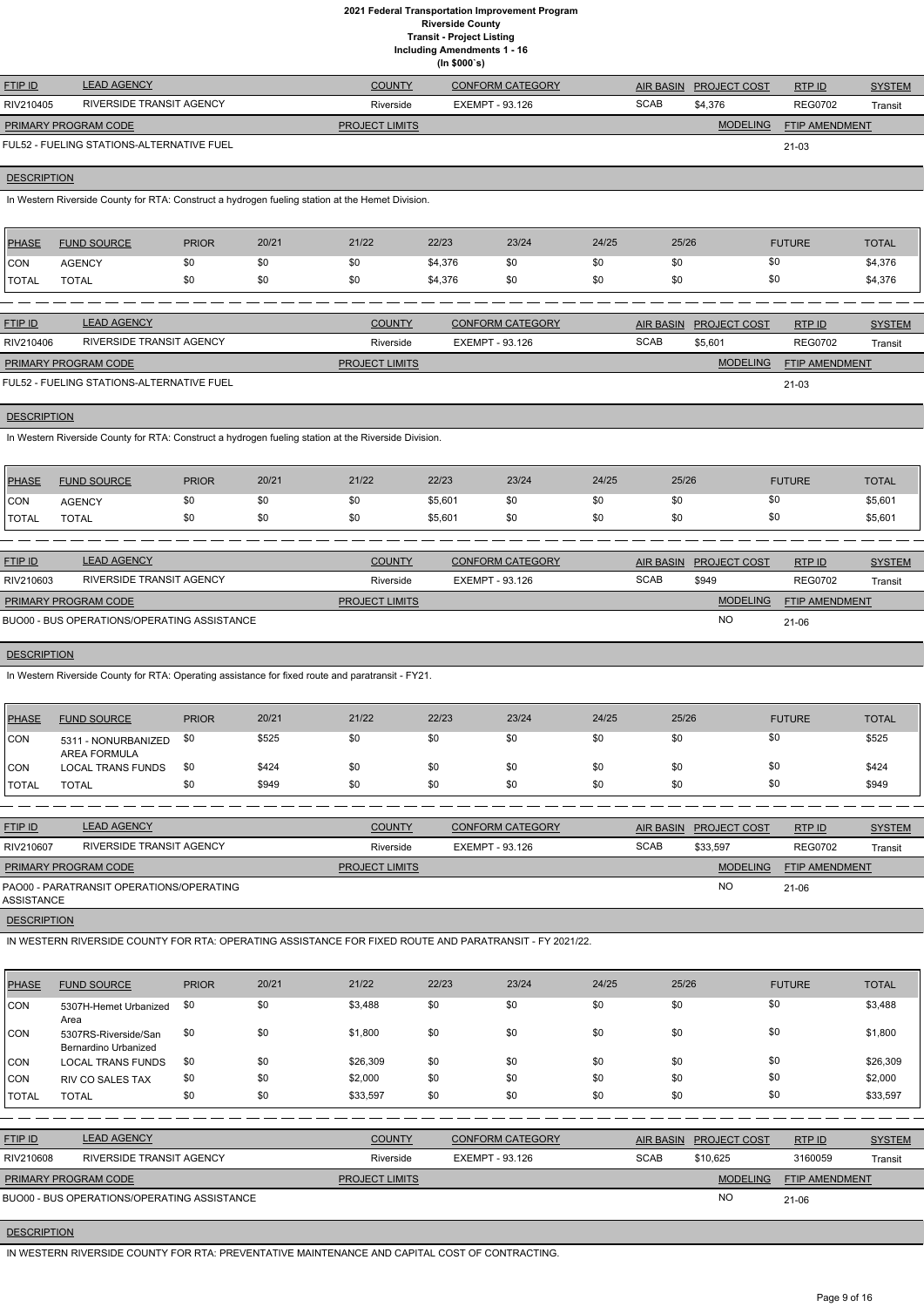| PHASE          | <b>FUND SOURCE</b>                           | <b>PRIOR</b> | 20/21 | 21/22    | 22/23 | 23/24 | 24/25 | 25/26 | <b>FUTURE</b> | <b>TOTAL</b> |
|----------------|----------------------------------------------|--------------|-------|----------|-------|-------|-------|-------|---------------|--------------|
| CON            | 5307RS-Riverside/San<br>Bernardino Urbanized | \$0          | \$0   | \$8,500  | \$0   | \$0   | \$0   | \$0   |               | \$8,500      |
| ICON           | <b>LOCAL TRANS FUNDS</b>                     | \$0          | \$0   | \$2,125  | \$0   | \$0   | \$0   | \$0   |               | \$2,125      |
| <b>I</b> TOTAL | <b>TOTAL</b>                                 | \$0          | \$0   | \$10,625 | \$0   | \$0   | \$0   | \$0   |               | \$10,625     |

| <b>FTIP ID</b>              | <b>LEAD AGENCY</b>       | <b>COUNTY</b>         | CONFORM CATEGORY | AIR BASIN   | <b>PROJECT COST</b> | RTPID                 | <b>SYSTEM</b> |
|-----------------------------|--------------------------|-----------------------|------------------|-------------|---------------------|-----------------------|---------------|
| RIV210609                   | RIVERSIDE TRANSIT AGENCY | Riverside             | EXEMPT - 93.126  | <b>SCAB</b> | \$300               | <b>REG0702</b>        | Transit       |
| <b>PRIMARY PROGRAM CODE</b> |                          | <b>PROJECT LIMITS</b> |                  |             | <b>MODELING</b>     | <b>FTIP AMENDMENT</b> |               |
| BUO01 - BUS-CAPITAL LEASE   |                          |                       |                  |             | <b>NO</b>           | 21-06                 |               |

# **DESCRIPTION**

IN WESTERN RIVERSIDE COUNTY FOR RTA: CAPITALIZED TIRE LEASE - CAPITAL COST OF LEASING BUS TIRES.

| PHASE        | <b>FUND SOURCE</b>                           | <b>PRIOR</b> | 20/21 | 21/22 | 22/23 | 23/24 | 24/25 | 25/26 | <b>FUTURE</b> | <b>TOTAL</b> |
|--------------|----------------------------------------------|--------------|-------|-------|-------|-------|-------|-------|---------------|--------------|
| <b>CON</b>   | 5307RS-Riverside/San<br>Bernardino Urbanized | \$0          | \$0   | \$240 | \$0   | \$0   | \$0   | \$0   | \$0           | \$240        |
| <b>CON</b>   | <b>STATE TRANSIT</b><br><b>ASSIST</b>        | \$0          | \$0   | \$60  | \$0   | \$0   | \$0   | \$0   | \$0           | \$60         |
| <b>TOTAL</b> | <b>TOTAL</b>                                 | \$0          | \$0   | \$300 | \$0   | \$0   | \$0   | \$0   | \$0           | \$300        |

| <b>FTIP ID</b>              | <b>LEAD AGENCY</b>                         | <b>COUNTY</b>         | <b>CONFORM CATEGORY</b> |             | AIR BASIN PROJECT COST | RTPID                 | <b>SYSTEM</b> |
|-----------------------------|--------------------------------------------|-----------------------|-------------------------|-------------|------------------------|-----------------------|---------------|
| RIV210610                   | RIVERSIDE TRANSIT AGENCY                   | Riverside             | EXEMPT - 93.126         | <b>SCAB</b> | \$520                  | 3TC0702               | Transit       |
| <b>PRIMARY PROGRAM CODE</b> |                                            | <b>PROJECT LIMITS</b> |                         |             | <b>MODELING</b>        | <b>FTIP AMENDMENT</b> |               |
|                             | NCR10 - PASSENGER BENCHES & SMALL SHELTERS |                       |                         |             | <b>NC</b>              | 21-06                 |               |

### **DESCRIPTION**

IN WESTERN RIVERSIDE COUNTY FOR RTA: ASSOCIATED TRANSIT IMPROVEMENTS, INCLUDING BUT NOT LIMITED TO BUS STOPS AND BUS SHELTERS.

| PHASE        | <b>FUND SOURCE</b>                                  | <b>PRIOR</b> | 20/21 | 21/22 | 22/23 | 23/24 | 24/25 | 25/26 | <b>FUTURE</b> | <b>TOTAL</b> |
|--------------|-----------------------------------------------------|--------------|-------|-------|-------|-------|-------|-------|---------------|--------------|
| <b>CON</b>   | 5307RS-Riverside/San<br><b>Bernardino Urbanized</b> | \$0          | \$0   | \$416 | \$0   | \$0   | \$0   | \$0   | \$0           | \$416        |
| <b>CON</b>   | <b>STATE TRANSIT</b><br><b>ASSIST</b>               | \$0          | \$0   | \$104 | \$0   | \$0   | \$0   | \$0   | \$0           | \$104        |
| <b>TOTAL</b> | <b>TOTAL</b>                                        | \$0          | \$0   | \$520 | \$0   | \$0   | \$0   | \$0   | \$0           | \$520        |

| <b>FTIP ID</b>              | <b>LEAD AGENCY</b>                         | <b>COUNTY</b>         | <b>CONFORM CATEGORY</b> |             | AIR BASIN PROJECT COST | <b>RTPID</b>          | <b>SYSTEM</b> |
|-----------------------------|--------------------------------------------|-----------------------|-------------------------|-------------|------------------------|-----------------------|---------------|
| RIV210611                   | RIVERSIDE TRANSIT AGENCY                   | Riverside             | EXEMPT - 93.126         | <b>SCAB</b> | \$22.454               | 3160058               | Transit       |
| <b>PRIMARY PROGRAM CODE</b> |                                            | <b>PROJECT LIMITS</b> |                         |             | <b>MODELING</b>        | <b>FTIP AMENDMENT</b> |               |
|                             | BUR17 - BUSES-REPLACEMENT-ALTERNATIVE FUEL |                       |                         |             | <b>NC</b>              | 21-06                 |               |

### **DESCRIPTION**

IN WESTERN RIVERSIDE COUNTY FOR RTA: PURCHASE OF 70 CNG REPLACEMENT BUSES.

| <b>PHASE</b> | <b>FUND SOURCE</b>                        | <b>PRIOR</b> | 20/21 | 21/22 | 22/23 | 23/24 | 24/25 | 25/26 | <b>FUTURE</b> | <b>TOTAL</b> |
|--------------|-------------------------------------------|--------------|-------|-------|-------|-------|-------|-------|---------------|--------------|
| CON          | 5339H-Hemet Urbanized                     | \$0          | \$0   | \$486 | \$0   | \$0   | \$0   | \$0   | \$0           | \$486        |
| CON          | Area - BFG<br>5339LA-LOS ANGELES<br>-LONG | \$0          | \$0   | \$15  | \$0   | \$0   | \$0   | \$0   | \$0           | \$15         |

| CON            | 5339MT-Murrieta-Temec<br>ula Urbanized Area - | \$0 | \$0 | \$618    | \$0 | \$0 | \$0 | \$0 | \$0 | \$618    |
|----------------|-----------------------------------------------|-----|-----|----------|-----|-----|-----|-----|-----|----------|
| CON            | 5339RS-Riverside/San<br>Bernardino Urbanized  | \$0 | \$0 | \$1,732  | \$0 | \$0 | \$0 | \$0 | \$0 | \$1,732  |
| ICON.          | <b>PUBLIC TRANS</b><br>MODERINAZATION IMP     | \$0 | \$0 | \$12,303 | \$0 | \$0 | \$0 | \$0 | \$0 | \$12,303 |
| CON            | <b>STATE TRANSIT</b><br><b>ASSIST</b>         | \$0 | \$0 | \$7,300  | \$0 | \$0 | \$0 | \$0 | \$0 | \$7,300  |
| <b>I</b> TOTAL | <b>TOTAL</b>                                  | \$0 | \$0 | \$22,454 | \$0 | \$0 | \$0 | \$0 | \$0 | \$22,454 |

| <b>FTIP ID</b>              | <b>LEAD AGENCY</b>                    | <b>COUNTY</b>         | <b>CONFORM CATEGORY</b> |             | AIR BASIN PROJECT COST | RTP ID                | <b>SYSTEM</b> |
|-----------------------------|---------------------------------------|-----------------------|-------------------------|-------------|------------------------|-----------------------|---------------|
| RIV200403                   | RIVERSIDE, CITY OF                    | Riverside             | EXEMPT - 93.126         | <b>SCAB</b> | \$400                  | 3160058               | Transit       |
| <b>PRIMARY PROGRAM CODE</b> |                                       | <b>PROJECT LIMITS</b> |                         |             | <b>MODELING</b>        | <b>FTIP AMENDMENT</b> |               |
| PAR17 - PARATRANSIT         | VEHICLES-REPLACEMENT-ALTERNATIVE FUEL |                       |                         |             | <b>NO</b>              | $21 - 01$             |               |

# **DESCRIPTION**

IN WESTERN RIVERSIDE COUNTY FOR THE CITY OF RIVERSIDE (RIVERSIDE SPECIAL SERVICES) - PURCHASE OF THREE CNG PARATRANSIT REPLACEMENT BUSES.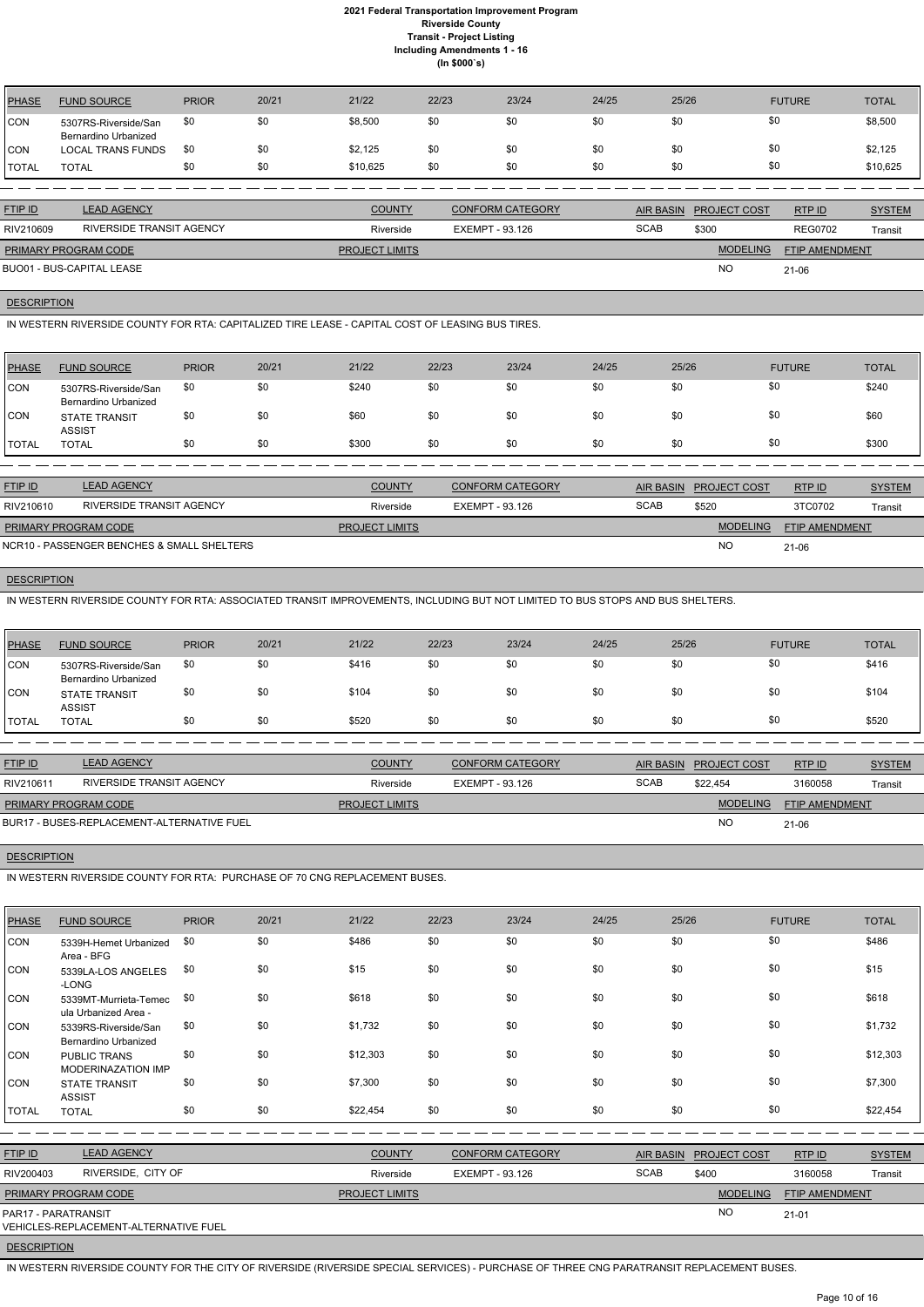| <b>PHASE</b> | <b>FUND SOURCE</b>                           | <b>PRIOR</b> | 20/21 | 21/22 | 22/23 | 23/24 | 24/25 | 25/26 | <b>FUTURE</b> | <b>TOTAL</b> |
|--------------|----------------------------------------------|--------------|-------|-------|-------|-------|-------|-------|---------------|--------------|
| <b>CON</b>   | 5339RS-Riverside/San<br>Bernardino Urbanized | \$0          | \$320 | \$0   | \$0   | \$0   | \$0   | \$0   | \$0           | \$320        |
| <b>CON</b>   | SB1 STATE OF GOOD<br><b>REPAIR</b>           | \$0          | \$51  | \$0   | \$0   | \$0   | \$0   | \$0   | \$0           | \$51         |
| <b>CON</b>   | <b>STATE TRANSIT</b><br><b>ASSIST</b>        | \$0          | \$29  | \$0   | \$0   | \$0   | \$0   | \$0   | \$0           | \$29         |
| <b>TOTAL</b> | <b>TOTAL</b>                                 | \$0          | \$400 | \$0   | \$0   | \$0   | \$0   | \$0   | \$0           | \$400        |

| <b>FTIP ID</b>              | <b>LEAD AGENCY</b>                       | <b>COUNTY</b>         | <b>CONFORM CATEGORY</b> |             | AIR BASIN PROJECT COST | RTP ID                | <b>SYSTEM</b> |
|-----------------------------|------------------------------------------|-----------------------|-------------------------|-------------|------------------------|-----------------------|---------------|
| RIV200729                   | RIVERSIDE, CITY OF                       | Riverside             | EXEMPT - 93.126         | <b>SCAB</b> | \$400                  | 3160059               | Transit       |
| <b>PRIMARY PROGRAM CODE</b> |                                          | <b>PROJECT LIMITS</b> |                         |             | <b>MODELING</b>        | <b>FTIP AMENDMENT</b> |               |
| ASSISTANCE                  | PAO00 - PARATRANSIT OPERATIONS/OPERATING |                       |                         |             | <b>NC</b>              | $21 - 11$             |               |

**DESCRIPTION** 

IN WESTERN RIVERSIDE COUNTY FOR THE CITY OF RIVERSIDE (RIVERSIDE SPECIAL SERVICES) - CAPITALIZED PREVENTATIVE MAINTENANCE.

| PHASE        | <b>FUND SOURCE</b>                           | <b>PRIOR</b> | 20/21 | 21/22 | 22/23 | 23/24 | 24/25 | 25/26 | <b>FUTURE</b> | TOTAL |
|--------------|----------------------------------------------|--------------|-------|-------|-------|-------|-------|-------|---------------|-------|
| <b>CON</b>   | 5307RS-Riverside/San<br>Bernardino Urbanized | \$0          | \$320 | \$0   | \$0   | \$0   | \$0   | \$0   | \$0           | \$320 |
| <b>ICON</b>  | <b>LOCAL TRANS FUNDS</b>                     | \$0          | \$80  | \$0   | \$0   | \$0   | \$0   | \$0   | \$0           | \$80  |
| <b>TOTAL</b> | <b>TOTAL</b>                                 | \$0          | \$400 | \$0   | \$0   | \$0   | \$0   | \$0   | \$0           | \$400 |

| <b>FTIP ID</b>       | <b>LEAD AGENCY</b>                    | <b>COUNTY</b>         | <b>CONFORM CATEGORY</b> |             | AIR BASIN PROJECT COST | RTP ID                | <b>SYSTEM</b> |
|----------------------|---------------------------------------|-----------------------|-------------------------|-------------|------------------------|-----------------------|---------------|
| RIV200730            | RIVERSIDE, CITY OF                    | Riverside             | EXEMPT - 93.126         | <b>SCAB</b> | \$248                  | <b>REG0702</b>        | Transit       |
| PRIMARY PROGRAM CODE |                                       | <b>PROJECT LIMITS</b> |                         |             | <b>MODELING</b>        | <b>FTIP AMENDMENT</b> |               |
| PAR17 - PARATRANSIT  | VEHICLES-REPLACEMENT-ALTERNATIVE FUEL |                       |                         |             | NO                     | $21 - 00$             |               |

**DESCRIPTION** 

IN WESTERN RIVERSIDE COUNTY FOR THE CITY OF RIVERSIDE (RIVERSIDE SPECIAL SERVICES) - PURCHASE OF TWO CNG MINIBUS REPLACEMENT.

| PHASE      | <b>FUND SOURCE</b>                           | <b>PRIOR</b> | 20/21 | 21/22 | 22/23 | 23/24 | 24/25 | 25/26 | <b>FUTURE</b> | <b>TOTAL</b> |
|------------|----------------------------------------------|--------------|-------|-------|-------|-------|-------|-------|---------------|--------------|
| CON        | 5339RS-Riverside/San<br>Bernardino Urbanized | \$0          | \$198 | \$0   | \$0   | \$0   | \$0   |       | \$0           | \$198        |
| <b>CON</b> | <b>STATE TRANSIT</b><br><b>ASSIST</b>        | \$0          | \$50  | \$0   | \$0   | \$0   | \$0   |       | \$0           | \$50         |
| TOTAL      | <b>TOTAL</b>                                 | \$0          | \$248 | \$0   | \$0   | \$0   | \$0   | \$0   | \$0           | \$248        |

| <b>FTIP ID</b>       | <b>LEAD AGENCY</b>                          | <b>COUNTY</b>         | <b>CONFORM CATEGORY</b> |             | AIR BASIN PROJECT COST | RTP ID                | <b>SYSTEM</b> |
|----------------------|---------------------------------------------|-----------------------|-------------------------|-------------|------------------------|-----------------------|---------------|
| RIV210604            | RIVERSIDE, CITY OF                          | Riverside             | EXEMPT - 93.126         | <b>SCAB</b> | \$400                  | 3160059               | Transit       |
| PRIMARY PROGRAM CODE |                                             | <b>PROJECT LIMITS</b> |                         |             | <b>MODELING</b>        | <b>FTIP AMENDMENT</b> |               |
|                      | BUO00 - BUS OPERATIONS/OPERATING ASSISTANCE |                       |                         |             | <b>NC</b>              | 21-06                 |               |

#### **DESCRIPTION**

In Western Riverside County for the City of Riverside Special Transportation Services: Capitalized Preventative Maintenance - FY21/22.

| <b>PHASE</b>       | <b>FUND SOURCE</b>                                                  | <b>PRIOR</b> | 20/21 | 21/22          | 22/23                  | 23/24                   | 24/25       | 25/26            |                 | <b>FUTURE</b>  | <b>TOTAL</b>  |
|--------------------|---------------------------------------------------------------------|--------------|-------|----------------|------------------------|-------------------------|-------------|------------------|-----------------|----------------|---------------|
| <b>CON</b>         | 5307RS-Riverside/San<br>Bernardino Urbanized                        | \$0          | \$0   | \$211          | \$0                    | \$0                     | \$0         | \$0              | \$0             |                | \$211         |
| <b>CON</b>         | 5339RS-Riverside/San<br>Bernardino Urbanized                        | \$0          | \$0   | \$80           | \$0                    | \$0                     | \$0         | \$0              | \$0             |                | \$80          |
| <b>CON</b>         | SB1 STATE OF GOOD<br><b>REPAIR</b>                                  | \$0          | \$0   | \$5            | \$0                    | \$0                     | \$0         | \$0              | \$0             |                | \$5           |
| <b>CON</b>         | <b>STATE CASH</b>                                                   | \$0          | \$0   | \$80           | \$0                    | \$0                     | \$0         | \$0              | \$0             |                | \$80          |
| CON                | <b>STATE TRANSIT</b><br><b>ASSIST</b>                               | \$0          | \$0   | \$24           | \$0                    | \$0                     | \$0         | \$0              | \$0             |                | \$24          |
| <b>TOTAL</b>       | <b>TOTAL</b>                                                        | \$0          | \$0   | \$400          | \$0                    | \$0                     | \$0         | \$0              | \$0             |                | \$400         |
|                    |                                                                     |              |       |                |                        |                         |             |                  |                 |                |               |
| FTIP ID            | <b>LEAD AGENCY</b>                                                  |              |       | <b>COUNTY</b>  |                        | <b>CONFORM CATEGORY</b> |             | <b>AIR BASIN</b> | PROJECT COST    | RTP ID         | <b>SYSTEM</b> |
| RIV150614          | SUNLINE TRANSIT AGENCY                                              |              |       | Riverside      | <b>EXEMPT - 93.126</b> |                         | <b>SSAB</b> |                  | \$1,560         | 3TL507         | Transit       |
|                    | PRIMARY PROGRAM CODE                                                |              |       | PROJECT LIMITS |                        |                         |             |                  | <b>MODELING</b> | FTIP AMENDMENT |               |
|                    | PAR17 - PARATRANSIT<br><b>VEHICLES-REPLACEMENT-ALTERNATIVE FUEL</b> |              |       |                |                        |                         |             |                  | <b>NO</b>       | $21 - 01$      |               |
| <b>DESCRIPTION</b> |                                                                     |              |       |                |                        |                         |             |                  |                 |                |               |

IN THE COACHELLA VALLEY FOR SUNLINE TRANSIT: PURCHASE OF 13 REPLACEMENT CNG PARATRANSIT VEHICLES. (FY15 5307) (UZA: INDIO/CATHEDRAL CITY)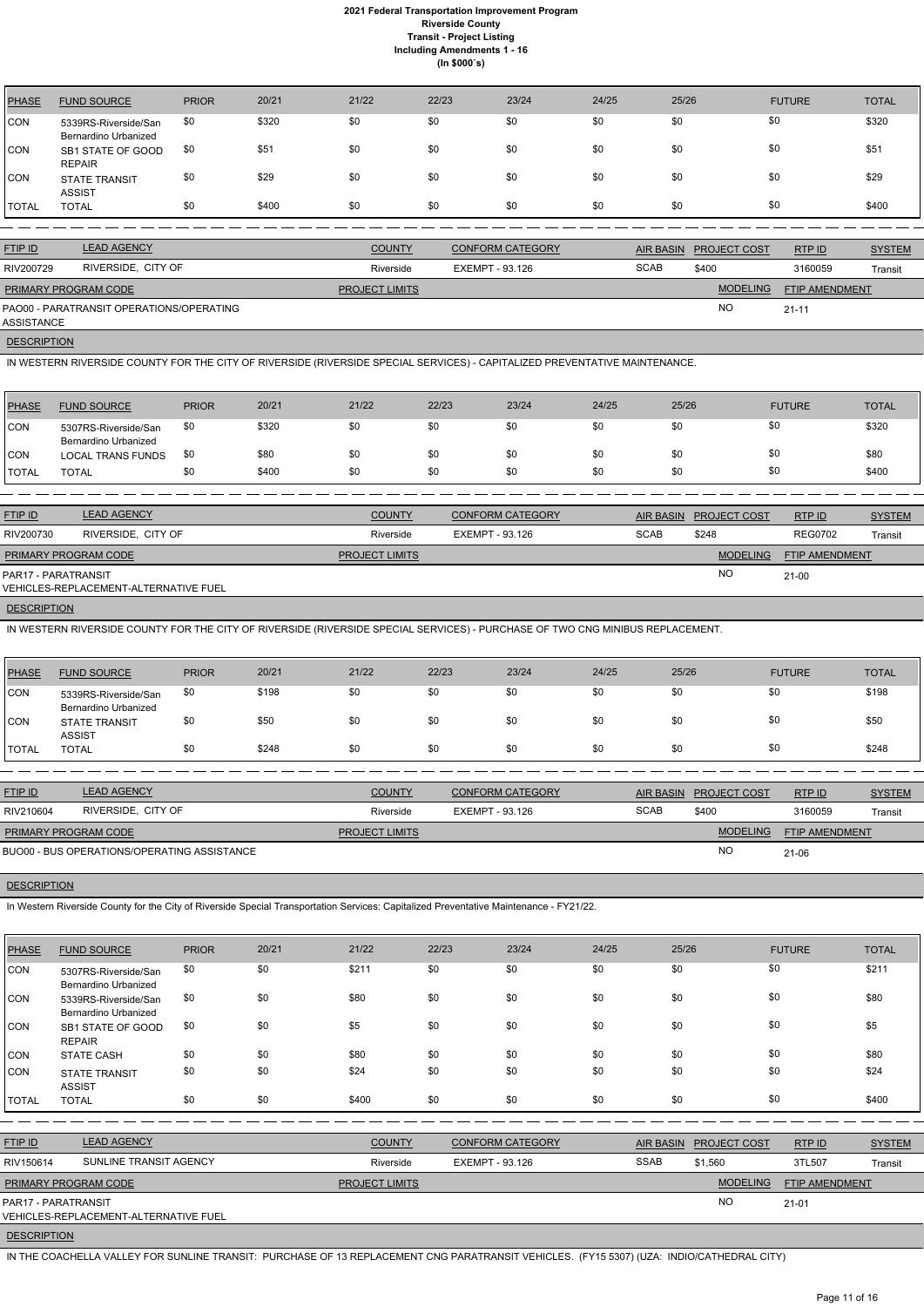| <b>PHASE</b> | <b>FUND SOURCE</b>                              | <b>PRIOR</b> | 20/21   | 21/22 | 22/23 | 23/24 | 24/25 | 25/26 | <b>FUTURE</b> | <b>TOTAL</b> |
|--------------|-------------------------------------------------|--------------|---------|-------|-------|-------|-------|-------|---------------|--------------|
| <b>CON</b>   | 5307IC-Indio-Cathedral<br>City Urbanized Area   | \$0          | \$381   | \$0   | \$0   | \$0   | \$0   | \$0   | \$0           | \$381        |
| CON          | 5339IC-Indio-Cathedral<br>City Urbanized Area - | \$0          | \$914   | \$0   | \$0   | \$0   | \$0   | \$0   | \$0           | \$914        |
| CON          | <b>STATE TRANSIT</b><br><b>ASSIST</b>           | \$0          | \$265   | \$0   | \$0   | \$0   | \$0   | \$0   | \$0           | \$265        |
| <b>TOTAL</b> | <b>TOTAL</b>                                    | \$0          | \$1,560 | \$0   | \$0   | \$0   | \$0   | \$0   | \$0           | \$1,560      |

| <b>FTIP ID</b>              | <b>LEAD AGENCY</b>                            | <b>COUNTY</b>         | <b>CONFORM CATEGORY</b> |             | AIR BASIN PROJECT COST | RTPID                 | <b>SYSTEM</b> |
|-----------------------------|-----------------------------------------------|-----------------------|-------------------------|-------------|------------------------|-----------------------|---------------|
| RIV170121                   | SUNLINE TRANSIT AGENCY                        | Riverside             | EXEMPT - 93.126         | <b>SSAB</b> | \$2.768                | 3160062               | Transit       |
| <b>PRIMARY PROGRAM CODE</b> |                                               | <b>PROJECT LIMITS</b> |                         |             | <b>MODELING</b>        | <b>FTIP AMENDMENT</b> |               |
|                             | ADN55 - ADMINISTRATIVE OFFICE(S)/FACILITY-NEW |                       |                         |             | <b>NC</b>              | $21 - 01$             |               |

# **DESCRIPTION**

IN COACHELLA VALLEY FOR SUNLINE TRANSIT: PHASE 1 DEMOLITION OF THE THOUSAND PALMS SITE AND REDEVELOPMENT OF A NEW ADMINISTRATIVE OFFICE. (FY16/17, \$943K FTA 5339IC & \$1,825 STA).

| <b>PHASE</b> | <b>FUND SOURCE</b>                              | <b>PRIOR</b> | 20/21   | 21/22 | 22/23 | 23/24 | 24/25 | 25/26 | <b>FUTURE</b> | <b>TOTAL</b> |
|--------------|-------------------------------------------------|--------------|---------|-------|-------|-------|-------|-------|---------------|--------------|
| <b>CON</b>   | 5307IC-Indio-Cathedral<br>City Urbanized Area   | \$0          | \$914   | \$0   | \$0   | \$0   | \$0   | \$0   | \$0           | \$914        |
| <b>CON</b>   | 5339IC-Indio-Cathedral<br>City Urbanized Area - | \$0          | \$29    | \$0   | \$0   | \$0   | \$0   | \$0   | \$0           | \$29         |
| <b>CON</b>   | <b>STATE TRANSIT</b><br><b>ASSIST</b>           | \$0          | \$1,825 | \$0   | \$0   | \$0   | \$0   | \$0   | \$0           | \$1,825      |
| <b>TOTAL</b> | <b>TOTAL</b>                                    | \$0          | \$2,768 | \$0   | \$0   | \$0   | \$0   | \$0   | \$0           | \$2,768      |

| <b>FTIP ID</b>       | <b>LEAD AGENCY</b>                         | <b>COUNTY</b>         | <b>CONFORM CATEGORY</b> | AIR BASIN   | <b>PROJECT COST</b> | RTPID                 | <b>SYSTEM</b> |
|----------------------|--------------------------------------------|-----------------------|-------------------------|-------------|---------------------|-----------------------|---------------|
| RIV180714            | SUNLINE TRANSIT AGENCY                     | Riverside             | EXEMPT - 93.126         | <b>SSAB</b> | \$2.041             | 3TL507                | Transit       |
| PRIMARY PROGRAM CODE |                                            | <b>PROJECT LIMITS</b> |                         |             | <b>MODELING</b>     | <b>FTIP AMENDMENT</b> |               |
|                      | BUR17 - BUSES-REPLACEMENT-ALTERNATIVE FUEL |                       |                         |             | <b>NO</b>           | $21 - 01$             |               |

# **DESCRIPTION**

IN THE COACHELLA VALLEY FOR SUNLINE TRANSIT: PURCHASE OF 3 REPLACEMENT CNG FIXED ROUTE VEHICLES (FY17/18, \$735K FTA 5307IC, \$447K FTA 5339IC & \$859K STA).

| PHASE        | <b>FUND SOURCE</b>                              | <b>PRIOR</b> | 20/21   | 21/22 | 22/23 | 23/24 | 24/25 | 25/26 | <b>FUTURE</b> | <b>TOTAL</b> |
|--------------|-------------------------------------------------|--------------|---------|-------|-------|-------|-------|-------|---------------|--------------|
| CON          | 5307IC-Indio-Cathedral<br>City Urbanized Area   | \$0          | \$735   | \$0   | \$0   | \$0   | \$0   | \$0   | \$0           | \$735        |
| CON          | 5339IC-Indio-Cathedral<br>City Urbanized Area - | \$0          | \$447   | \$0   | \$0   | \$0   | \$0   | \$0   | \$0           | \$447        |
| ICON.        | <b>STATE TRANSIT</b><br><b>ASSIST</b>           | \$0          | \$859   | \$0   | \$0   | \$0   | \$0   | \$0   | \$0           | \$859        |
| <b>TOTAL</b> | <b>TOTAL</b>                                    | \$0          | \$2,041 | \$0   | \$0   | \$0   | \$0   | \$0   | \$0           | \$2,041      |

| <b>FTIP ID</b>                              | <b>LEAD AGENCY</b>     | <b>COUNTY</b>         | <b>CONFORM CATEGORY</b> | AIR BASIN   | <b>PROJECT COST</b> | RTP ID                | <b>SYSTEM</b> |
|---------------------------------------------|------------------------|-----------------------|-------------------------|-------------|---------------------|-----------------------|---------------|
| RIV200202                                   | SUNLINE TRANSIT AGENCY | Riverside             | EXEMPT - 93.126         | <b>SSAB</b> | \$5.112             | <b>REG0702</b>        | Transit       |
| <b>PRIMARY PROGRAM CODE</b>                 |                        | <b>PROJECT LIMITS</b> |                         |             | <b>MODELING</b>     | <b>FTIP AMENDMENT</b> |               |
| BUO00 - BUS OPERATIONS/OPERATING ASSISTANCE |                        |                       |                         |             | <b>NC</b>           | $21 - 01$             |               |

# **DESCRIPTION**

| PHASE        | <b>FUND SOURCE</b>                          | <b>PRIOR</b> | 20/21   | 21/22                 | 22/23           | 23/24                   | 24/25       | 25/26            |                     | <b>FUTURE</b>         | <b>TOTAL</b>  |
|--------------|---------------------------------------------|--------------|---------|-----------------------|-----------------|-------------------------|-------------|------------------|---------------------|-----------------------|---------------|
| <b>ICON</b>  | 5311 - NONURBANIZED<br>AREA FORMULA         | \$0          | \$303   | \$0                   | \$0             | \$0                     | \$0         | \$0              | \$0                 |                       | \$303         |
| ICON         | <b>LOCAL TRANS FUNDS</b>                    | \$0          | \$4,809 | \$0                   | \$0             | \$0                     | \$0         | \$0              | \$0                 |                       | \$4,809       |
| <b>TOTAL</b> | <b>TOTAL</b>                                | \$0          | \$5,112 | \$0                   | \$0             | \$0                     | \$0         | \$0              | \$0                 |                       | \$5,112       |
|              |                                             |              |         |                       |                 |                         |             |                  |                     |                       |               |
| FTIP ID      | <b>LEAD AGENCY</b>                          |              |         | <b>COUNTY</b>         |                 | <b>CONFORM CATEGORY</b> |             | <b>AIR BASIN</b> | <b>PROJECT COST</b> | RTP ID                | <b>SYSTEM</b> |
| RIV200209    | SUNLINE TRANSIT AGENCY                      |              |         | Riverside             | EXEMPT - 93.126 |                         | <b>SSAB</b> |                  | \$392               | <b>REG0702</b>        | Transit       |
|              | PRIMARY PROGRAM CODE                        |              |         | <b>PROJECT LIMITS</b> |                 |                         |             |                  | <b>MODELING</b>     | <b>FTIP AMENDMENT</b> |               |
|              | BUO00 - BUS OPERATIONS/OPERATING ASSISTANCE |              |         |                       |                 |                         |             |                  | <b>NO</b>           | $21 - 01$             |               |

### **DESCRIPTION**

IN THE COACHELLA VALLEY FOR SUNLINE TRANSIT - OPERATING ASSISTANCE FY20 (FY20 5311F).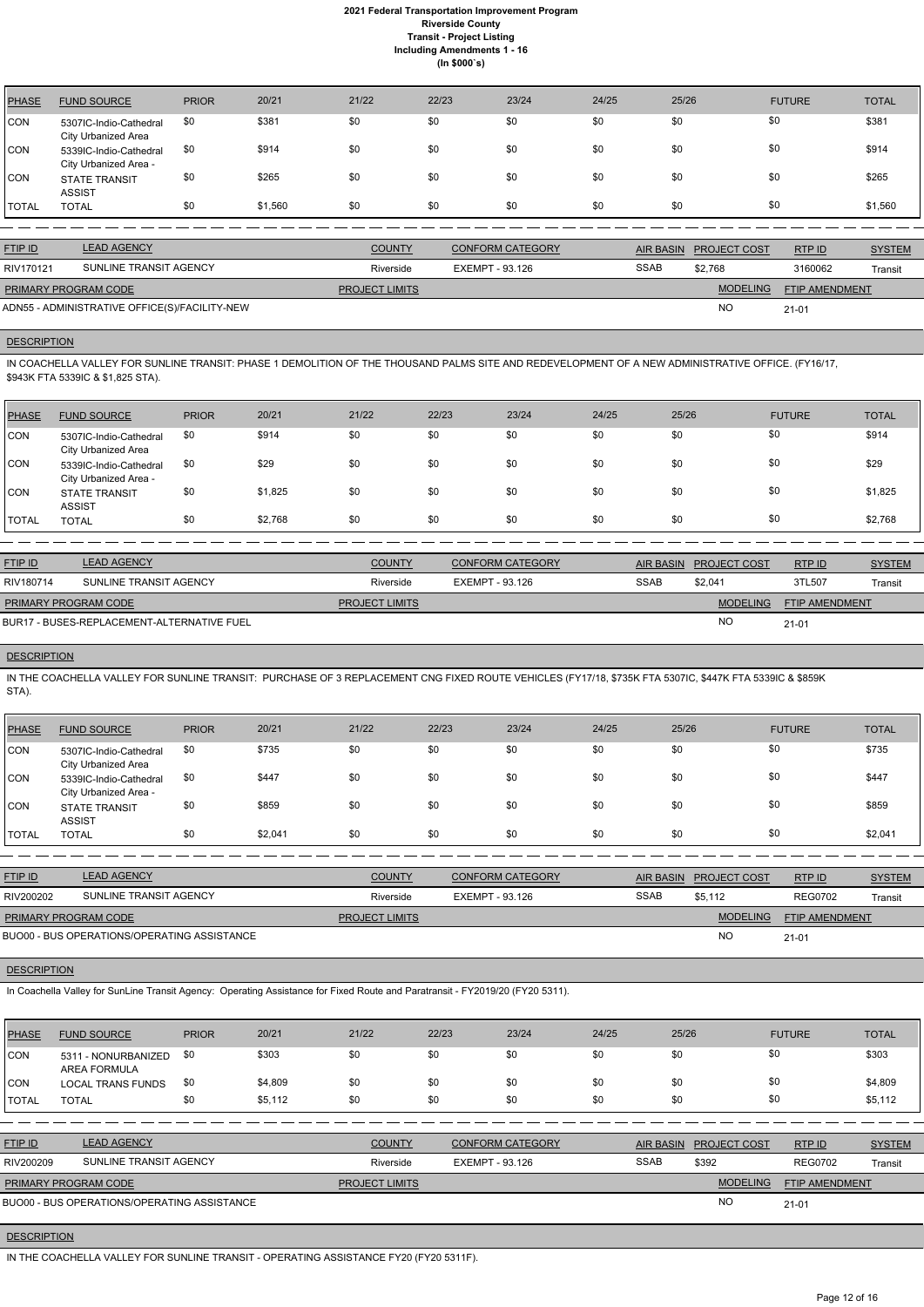| PHASE        | <b>FUND SOURCE</b>              | <b>PRIOR</b> | 20/21 | 21/22 | 22/23 | 23/24 | 24/25 | 25/26 | <b>FUTURE</b> | <b>TOTAL</b> |
|--------------|---------------------------------|--------------|-------|-------|-------|-------|-------|-------|---------------|--------------|
| CON          | 5311F - INTERCITY<br><b>BUS</b> | \$0          | \$216 | \$0   | \$0   | \$0   | \$0   | \$0   | \$0           | \$216        |
| CON          | <b>LOCAL TRANS FUNDS</b>        | -\$0         | \$176 | \$0   | \$0   | \$0   | \$0   | \$0   | \$0           | \$176        |
| <b>TOTAL</b> | <b>TOTAL</b>                    | \$0          | \$392 | \$0   | \$0   | \$0   | \$0   | \$0   | \$0           | \$392        |

| <b>FTIP ID</b>              | <b>LEAD AGENCY</b>                          | <b>COUNTY</b>         | <b>CONFORM CATEGORY</b> |             | AIR BASIN PROJECT COST | RTPID                 | <b>SYSTEM</b> |
|-----------------------------|---------------------------------------------|-----------------------|-------------------------|-------------|------------------------|-----------------------|---------------|
| RIV200413                   | SUNLINE TRANSIT AGENCY                      | Riverside             | EXEMPT - 93.126         | <b>SSAB</b> | \$25,226               | <b>REG0702</b>        | Transit       |
| <b>PRIMARY PROGRAM CODE</b> |                                             | <b>PROJECT LIMITS</b> |                         |             | <b>MODELING</b>        | <b>FTIP AMENDMENT</b> |               |
|                             | BUO00 - BUS OPERATIONS/OPERATING ASSISTANCE |                       |                         |             | <b>NO</b>              | $21 - 01$             |               |

#### **DESCRIPTION**

In Coachella Valley for SunLine Transit Agency: Operating Assistance for Fixed Route and Paratransit - FY20/21 (FY20 5307).

| PHASE        | <b>FUND SOURCE</b>                            | <b>PRIOR</b> | 20/21    | 21/22 | 22/23 | 23/24 | 24/25 | 25/26 | <b>FUTURE</b> | <b>TOTAL</b> |
|--------------|-----------------------------------------------|--------------|----------|-------|-------|-------|-------|-------|---------------|--------------|
| <b>CON</b>   | 5307IC-Indio-Cathedral<br>City Urbanized Area | \$0          | \$4,969  | \$0   | \$0   | \$0   | \$0   | \$0   | \$0           | \$4,969      |
| <b>CON</b>   | <b>AGENCY</b>                                 | \$0          | \$2,090  | \$0   | \$0   | \$0   | \$0   | \$0   | \$0           | \$2,090      |
| <b>CON</b>   | <b>FARE REVENUE</b>                           | \$0          | \$1,400  | \$0   | \$0   | \$0   | \$0   | \$0   | \$0           | \$1,400      |
| <b>CON</b>   | <b>LOCAL TRANS FUNDS</b>                      | \$0          | \$10,811 | \$0   | \$0   | \$0   | \$0   | \$0   | \$0           | \$10,811     |
| <b>CON</b>   | <b>RIV CO SALES TAX</b>                       | \$0          | \$5,956  | \$0   | \$0   | \$0   | \$0   | \$0   | \$0           | \$5,956      |
| <b>TOTAL</b> | <b>TOTAL</b>                                  | \$0          | \$25,226 | \$0   | \$0   | \$0   | \$0   | \$0   | \$0           | \$25,226     |

| <b>FTIP ID</b>       | <b>LEAD AGENCY</b>                    | <b>COUNTY</b>         | <b>CONFORM CATEGORY</b> | AIR BASIN   | <b>PROJECT COST</b> | RTP ID                | <b>SYSTEM</b> |
|----------------------|---------------------------------------|-----------------------|-------------------------|-------------|---------------------|-----------------------|---------------|
| RIV200415            | SUNLINE TRANSIT AGENCY                | Riverside             | EXEMPT - 93.126         | <b>SSAB</b> | \$250               | 3ITS0701              | Transit       |
| PRIMARY PROGRAM CODE |                                       | <b>PROJECT LIMITS</b> |                         |             | <b>MODELING</b>     | <b>FTIP AMENDMENT</b> |               |
|                      | SEC54 - SECURITY EQUIPMENT/FACILITIES |                       |                         |             |                     | $21 - 01$             |               |

# **DESCRIPTION**

IN THE COACHELLA VALLEY FOR SUNLINE TRANSIT: PURCHASE OF ACCESS CONTROL AND SURVEILLANCE FOR OPERATIONS, DIVISION II FACILITY, AND ELECTROLYZER..

| <b>PHASE</b> | <b>FUND SOURCE</b>                                   | <b>PRIOR</b> | 20/21 | 21/22 | 22/23 | 23/24 | 24/25 | 25/26 | <b>FUTURE</b> | <b>TOTAL</b> |
|--------------|------------------------------------------------------|--------------|-------|-------|-------|-------|-------|-------|---------------|--------------|
| CON          | 5307IC-Indio-Cathedral<br><b>City Urbanized Area</b> | \$0          | \$200 | \$0   | \$0   | \$0   | \$0   | \$0   | \$0           | \$200        |
| CON          | <b>STATE TRANSIT</b><br><b>ASSIST</b>                | \$0          | \$50  | \$0   | \$0   | \$0   | \$0   | \$0   | \$0           | \$50         |
| <b>TOTAL</b> | <b>TOTAL</b>                                         | \$0          | \$250 | \$0   | \$0   | \$0   | \$0   | \$0   | \$0           | \$250        |

| <b>FTIP ID</b>              | <b>LEAD AGENCY</b>                         | <b>COUNTY</b>         | <b>CONFORM CATEGORY</b> | AIR BASIN   | <b>PROJECT COST</b> | RTPID                 | <b>SYSTEM</b> |
|-----------------------------|--------------------------------------------|-----------------------|-------------------------|-------------|---------------------|-----------------------|---------------|
| RIV200416                   | SUNLINE TRANSIT AGENCY                     | Riverside             | EXEMPT - 93.126         | <b>SSAB</b> | \$768               | 3TL507                | Transit       |
| <b>PRIMARY PROGRAM CODE</b> |                                            | <b>PROJECT LIMITS</b> |                         |             | <b>MODELING</b>     | <b>FTIP AMENDMENT</b> |               |
|                             | BUR17 - BUSES-REPLACEMENT-ALTERNATIVE FUEL |                       |                         |             |                     | $21 - 01$             |               |

#### **DESCRIPTION**

IN THE COACHELLA VALLEY FOR SUNLINE TRANSIT AGENCY - REPLACEMENT OF ONE (1) FIXED ROUTE BUS.

| <b>PHASE</b>   | <b>FUND SOURCE</b>                            | <b>PRIOR</b> | 20/21 | 21/22                 | 22/23           | 23/24                   | 24/25       | 25/26            |                     | <b>FUTURE</b>  | <b>TOTAL</b>  |
|----------------|-----------------------------------------------|--------------|-------|-----------------------|-----------------|-------------------------|-------------|------------------|---------------------|----------------|---------------|
| <b>CON</b>     | 5307IC-Indio-Cathedral<br>City Urbanized Area | \$0          | \$359 | \$0                   | \$0             | \$0                     | \$0         | \$0              | \$0                 |                | \$359         |
| <b>CON</b>     | FTA 5339b - Bus and<br><b>Bus Facilities</b>  | \$0          | \$255 | \$0                   | \$0             | \$0                     | \$0         | \$0              | \$0                 |                | \$255         |
| <b>CON</b>     | <b>STATE TRANSIT</b><br><b>ASSIST</b>         | \$0          | \$154 | \$0                   | \$0             | \$0                     | \$0         | \$0              | \$0                 |                | \$154         |
| <b>TOTAL</b>   | <b>TOTAL</b>                                  | \$0          | \$768 | \$0                   | \$0             | \$0                     | \$0         | \$0              | \$0                 |                | \$768         |
|                |                                               |              |       |                       |                 |                         |             |                  |                     |                |               |
| <b>FTIP ID</b> | <b>LEAD AGENCY</b>                            |              |       | <b>COUNTY</b>         |                 | <b>CONFORM CATEGORY</b> |             | <b>AIR BASIN</b> | <b>PROJECT COST</b> | RTP ID         | <b>SYSTEM</b> |
| RIV200417      | SUNLINE TRANSIT AGENCY                        |              |       | Riverside             | EXEMPT - 93.126 |                         | <b>SSAB</b> |                  | \$60                | 3ITS0701       | Transit       |
|                | PRIMARY PROGRAM CODE                          |              |       | <b>PROJECT LIMITS</b> |                 |                         |             |                  | <b>MODELING</b>     | FTIP AMENDMENT |               |
|                | SEC54 - SECURITY EQUIPMENT/FACILITIES         |              |       |                       |                 |                         |             |                  |                     | $21 - 01$      |               |

### **DESCRIPTION**

IN THE COACHELLA VALLEY FOR SUNLINE TRANSIT AGENCY - PURCHASE OF SAFETY ENHANCEMENT EQUIPMENT INCLUDING BUT NOT LIMITED TO UPGRADE OF CURRENT GUARD STATION, SECURITY ENHANCEMENTS FOR OCCUPANT SAFETY, PROPER SECUREMENT OF IT AND VIDEO EQUIPMENT, AND SECURITY FILM ON GLASS PANELS.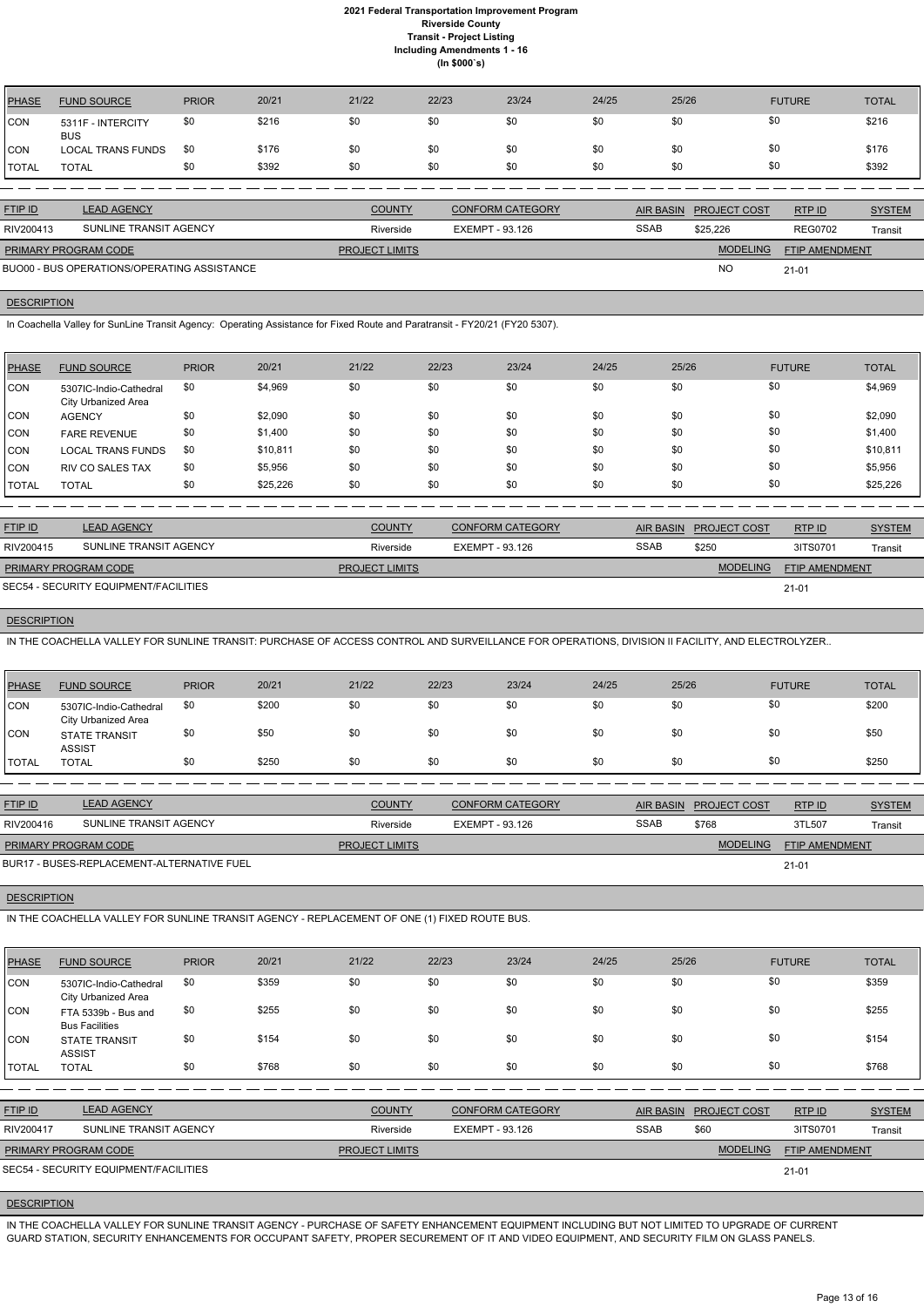| <b>PHASE</b> | <b>FUND SOURCE</b>                            | <b>PRIOR</b> | 20/21 | 21/22 | 22/23 | 23/24 | 24/25 | 25/26 | <b>FUTURE</b> | <b>TOTAL</b> |
|--------------|-----------------------------------------------|--------------|-------|-------|-------|-------|-------|-------|---------------|--------------|
| <b>CON</b>   | 5307IC-Indio-Cathedral<br>City Urbanized Area | \$0          | \$48  | \$0   | \$0   | \$0   | \$0   | \$0   | \$0           | \$48         |
| <b>CON</b>   | <b>STATE TRANSIT</b><br><b>ASSIST</b>         | \$0          | \$12  | \$0   | \$0   | \$0   | \$0   | \$0   | \$0           | \$12         |
| <b>TOTAL</b> | <b>TOTAL</b>                                  | \$0          | \$60  | \$0   | \$0   | \$0   | \$0   | \$0   | \$0           | \$60         |

| <b>FTIP ID</b>              | <b>LEAD AGENCY</b>                         | <b>COUNTY</b>         | CONFORM CATEGORY |             | AIR BASIN PROJECT COST | RTP ID                | <b>SYSTEM</b> |
|-----------------------------|--------------------------------------------|-----------------------|------------------|-------------|------------------------|-----------------------|---------------|
| RIV200724                   | SUNLINE TRANSIT AGENCY                     | Riverside             | EXEMPT - 93.126  | <b>SSAB</b> | \$4.032                | 3TL507                | Transit       |
| <b>PRIMARY PROGRAM CODE</b> |                                            | <b>PROJECT LIMITS</b> |                  |             | <b>MODELING</b>        | <b>FTIP AMENDMENT</b> |               |
|                             | BUR17 - BUSES-REPLACEMENT-ALTERNATIVE FUEL |                       |                  |             | <b>NC</b>              | $21 - 01$             |               |

### **DESCRIPTION**

IN THE COAHELLA VALLEY FOR SUNLINE TRANSIT AGENCY - REPLACEMENT OF FOUR (4) FIXED ROUTE CNG BUSES.

| PHASE        | <b>FUND SOURCE</b>                              | <b>PRIOR</b> | 20/21   | 21/22 | 22/23 | 23/24 | 24/25 | 25/26 | <b>FUTURE</b> | <b>TOTAL</b> |
|--------------|-------------------------------------------------|--------------|---------|-------|-------|-------|-------|-------|---------------|--------------|
| <b>CON</b>   | 5307IC-Indio-Cathedral<br>City Urbanized Area   | \$0          | \$2,066 | \$0   | \$0   | \$0   | \$0   | \$0   | \$0           | \$2,066      |
| <b>CON</b>   | 5339IC-Indio-Cathedral<br>City Urbanized Area - | \$0          | \$593   | \$0   | \$0   | \$0   | \$0   | \$0   | \$0           | \$593        |
| <b>CON</b>   | <b>STATE TRANSIT</b><br><b>ASSIST</b>           | \$0          | \$1,373 | \$0   | \$0   | \$0   | \$0   | \$0   | \$0           | \$1,373      |
| <b>TOTAL</b> | <b>TOTAL</b>                                    | \$0          | \$4,032 | \$0   | \$0   | \$0   | \$0   | \$0   | \$0           | \$4,032      |

| <b>FTIP ID</b>              | <b>LEAD AGENCY</b>                       | <b>COUNTY</b>         | <b>CONFORM CATEGORY</b> | AIR BASIN   | <b>PROJECT COST</b> | RTPID                 | <b>SYSTEM</b> |
|-----------------------------|------------------------------------------|-----------------------|-------------------------|-------------|---------------------|-----------------------|---------------|
| RIV200727                   | SUNLINE TRANSIT AGENCY                   | Riverside             | EXEMPT - 93.126         | <b>SSAB</b> | \$69                | 3TL504                | Transit       |
| <b>PRIMARY PROGRAM CODE</b> |                                          | <b>PROJECT LIMITS</b> |                         |             | <b>MODELING</b>     | <b>FTIP AMENDMENT</b> |               |
|                             | BUN94 - BUSES-EXPANSION-ALTERNATIVE FUEL |                       |                         |             | NO                  | $21 - 00$             |               |

#### **DESCRIPTION**

IN THE COAHELLA VALLEY FOR SUNLINE TRANSIT AGENCY - PURCHASE OF BUS EQUIPMENT INCLUDING BUT NOT LIMITED TO FAREBOXES AND CAMERA SYSTEM FOR THE TWO H2 RIDE SHUTTLE BUSES. TDC TO MATCH FTA 5309.

| PHASE        | <b>FUND SOURCE</b> | <b>PRIOR</b> | 20/21 | 21/22 | 22/23 | 23/24 | 24/25 | 25/26 | <b>FUTURE</b> | TOTAL |
|--------------|--------------------|--------------|-------|-------|-------|-------|-------|-------|---------------|-------|
| <b>CON</b>   | FTA 5309(c) BUS    | \$0          | \$69  | \$0   | \$0   | \$0   |       |       | wu            | \$69  |
| <b>TOTAL</b> | <b>TOTAL</b>       | \$0          | \$69  | \$0   | \$0   | \$0   |       |       | ¢∩<br>υ٧      | \$69  |

| <b>FTIP ID</b>              | <b>LEAD AGENCY</b>                                | <b>COUNTY</b>         | CONFORM CATEGORY |             | AIR BASIN PROJECT COST | RTP ID                | <b>SYSTEM</b> |
|-----------------------------|---------------------------------------------------|-----------------------|------------------|-------------|------------------------|-----------------------|---------------|
| RIV200728                   | SUNLINE TRANSIT AGENCY                            | Riverside             | EXEMPT - 93.126  | <b>SSAB</b> | \$146                  | 3TL1007               | Transit       |
| <b>PRIMARY PROGRAM CODE</b> |                                                   | <b>PROJECT LIMITS</b> |                  |             | <b>MODELING</b>        | <b>FTIP AMENDMENT</b> |               |
|                             | BUN07 - BUS SERVICE EQUIPMENT/OPERATING EQUIPMENT |                       |                  |             | NO                     | $21 - 00$             |               |

#### **DESCRIPTION**

IN THE COACHELLA VALLEY FOR SUNLINE TRANSIT AGENCY - PURCHASE BUS EQUIPMENT AND INSPECTION SERVICES FOR FIVE (5) HYDROGEN FUEL CELL BUSES. TDC TO MATCH FTA 5309.

| PHASE        | <b>FUND SOURCE</b> | <b>PRIOR</b> | 20/21 | 21/22 | 22/23 | 23/24 | 24/25 | 25/26 | <b>FUTURE</b> | <b>TOTAL</b> |
|--------------|--------------------|--------------|-------|-------|-------|-------|-------|-------|---------------|--------------|
| <b>CON</b>   | FTA 5309(c) BUS    | \$0          | \$146 | \$0   | \$0   |       | \$0   | \$0   | \$0           | \$146        |
| <b>TOTAL</b> | <b>TOTAL</b>       | \$0          | \$146 | ა∪    | \$0   |       | \$0   | \$0   | \$0           | \$146        |

| <b>FTIP ID</b>              | <b>LEAD AGENCY</b>                        | <b>COUNTY</b>         | CONFORM CATEGORY | <b>AIR BASIN</b> | <b>PROJECT COST</b> | RTPID                 | <b>SYSTEM</b> |
|-----------------------------|-------------------------------------------|-----------------------|------------------|------------------|---------------------|-----------------------|---------------|
| RIV210401                   | SUNLINE TRANSIT AGENCY                    | Riverside             | EXEMPT - 93.126  | <b>SSAB</b>      | \$2.730             | <b>REG0702</b>        | Transit       |
| <b>PRIMARY PROGRAM CODE</b> |                                           | <b>PROJECT LIMITS</b> |                  |                  | <b>MODELING</b>     | <b>FTIP AMENDMENT</b> |               |
|                             | FUL52 - FUELING STATIONS-ALTERNATIVE FUEL |                       |                  |                  |                     | 21-03                 |               |

#### **DESCRIPTION**

In Coachella Valley for SunLine Transit: Upgrade the existing no public access hydrogen station located at SunLine's Thousand Palms facility to a modern public hydrogen fueling station.

| <b>PHASE</b> | <b>FUND SOURCE</b> | <b>PRIOR</b> | 20/21   | 21/22 | 22/23 | 23/24 | 24/25 | 25/26 | <b>FUTURE</b> | TOTAL   |
|--------------|--------------------|--------------|---------|-------|-------|-------|-------|-------|---------------|---------|
| <b>CON</b>   | <b>AGENCY</b>      | \$0          | \$2,730 | \$0   | \$0   |       |       |       | \$0           | \$2,730 |
| <b>TOTAL</b> | <b>TOTAL</b>       | \$0          | \$2,730 |       | \$0   |       | \$0   |       | \$0           | \$2,730 |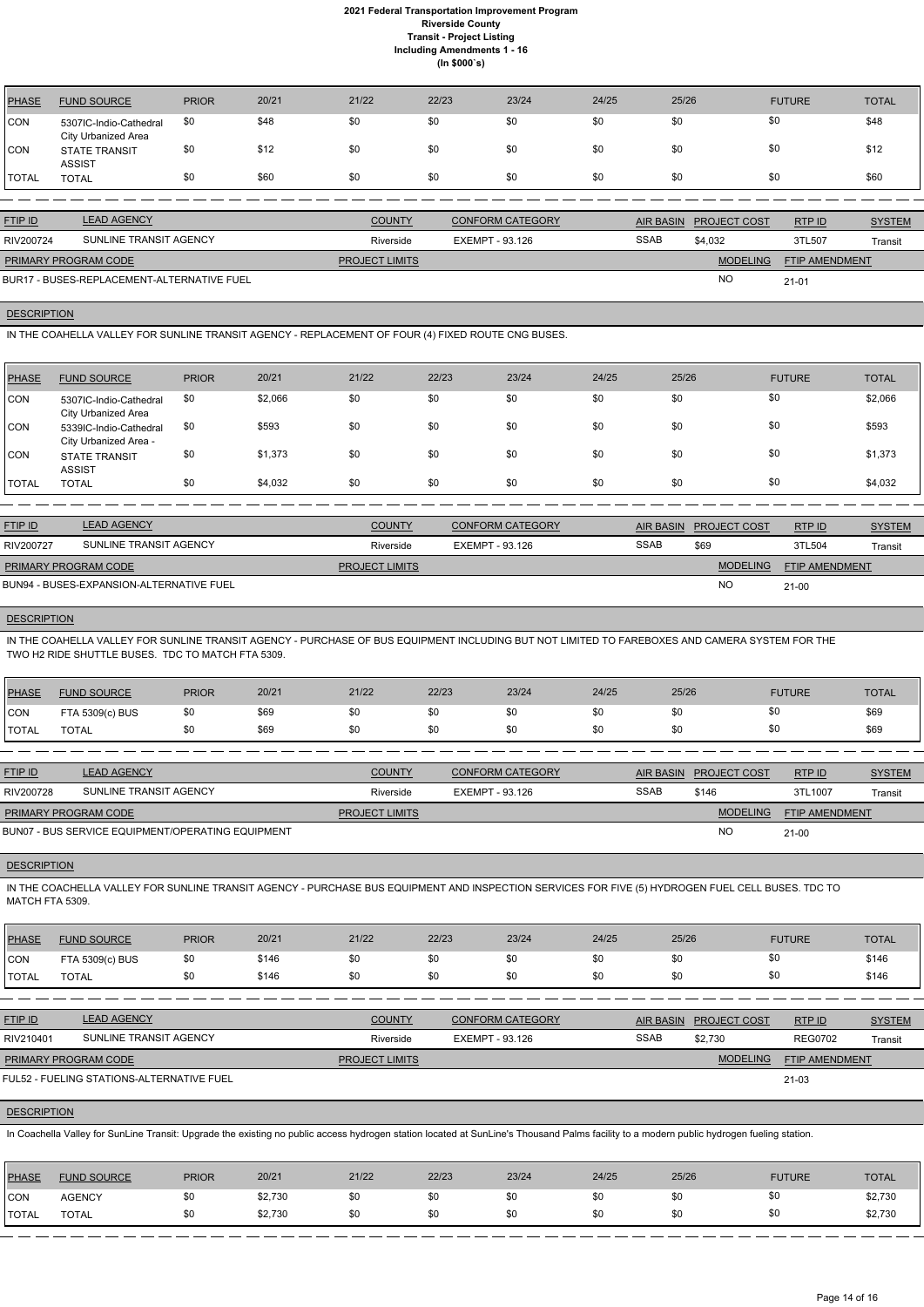**Including Amendments 1 - 16**

|  | www.g conviruitone |
|--|--------------------|
|  | (ln \$000's)       |

| <b>FTIP ID</b>              | <b>LEAD AGENCY</b>                          | <b>COUNTY</b>         | CONFORM CATEGORY |             | AIR BASIN PROJECT COST | RTPID          | <b>SYSTEM</b> |
|-----------------------------|---------------------------------------------|-----------------------|------------------|-------------|------------------------|----------------|---------------|
| RIV210602                   | SUNLINE TRANSIT AGENCY                      | Riverside             | EXEMPT - 93.126  | <b>SSAB</b> | \$938                  | <b>REG0702</b> | Transit       |
| <b>PRIMARY PROGRAM CODE</b> |                                             | <b>PROJECT LIMITS</b> |                  |             | <b>MODELING</b>        | FTIP AMENDMENT |               |
|                             | BUO00 - BUS OPERATIONS/OPERATING ASSISTANCE |                       |                  |             | <b>NC</b>              | 21-06          |               |

# **DESCRIPTION**

In the Coachella Valley for SunLine Transit - Operating assistance for FY22. Includes SunLine Commuter Link 10X.

| PHASE        | <b>FUND SOURCE</b>                         | <b>PRIOR</b> | 20/21 | 21/22 | 22/23 | 23/24 | 24/25 | 25/26 | <b>FUTURE</b> | <b>TOTAL</b> |
|--------------|--------------------------------------------|--------------|-------|-------|-------|-------|-------|-------|---------------|--------------|
| CON          | 5311 - NONURBANIZED<br><b>AREA FORMULA</b> | \$0          | \$0   | \$315 | \$0   | \$0   | \$0   | \$0   | \$0           | \$315        |
| <b>CON</b>   | 5311F - INTERCITY<br><b>BUS</b>            | \$0          | \$0   | \$201 | \$0   | \$0   | \$0   | \$0   | \$0           | \$201        |
| CON          | <b>LOCAL TRANS FUNDS</b>                   | \$0          | \$0   | \$422 | \$0   | \$0   | \$0   | \$0   | \$0           | \$422        |
| <b>TOTAL</b> | <b>TOTAL</b>                               | \$0          | \$0   | \$938 | \$0   | \$0   | \$0   | \$0   | \$0           | \$938        |

| <b>LEAD AGENCY</b>     | <b>COUNTY</b>                                  | <b>CONFORM CATEGORY</b> | <b>AIR BASIN</b> |                 | RTP ID              | <b>SYSTEM</b>         |
|------------------------|------------------------------------------------|-------------------------|------------------|-----------------|---------------------|-----------------------|
| SUNLINE TRANSIT AGENCY | Riverside                                      | EXEMPT - 93.126         | <b>SSAB</b>      | \$46            | <b>REG0702</b>      | Transit               |
|                        | <b>PROJECT LIMITS</b>                          |                         |                  | <b>MODELING</b> |                     |                       |
|                        |                                                |                         |                  | <b>NO</b>       | 21-06               |                       |
|                        | PRIMARY PROGRAM CODE<br>ADM83 - ADMINISTRATION |                         |                  |                 | <b>PROJECT COST</b> | <b>FTIP AMENDMENT</b> |

### **DESCRIPTION**

In the Coachella Valley for SunLine Transit Agency: Operating funds for Anti-Human Trafficking Campaign.

| PHASE        | <b>FUND SOURCE</b>                  | <b>PRIOR</b> | 20/21 | 21/22 | 22/23 | 23/24 | 24/25 | 25/26 | <b>FUTURE</b> | <b>TOTAL</b> |
|--------------|-------------------------------------|--------------|-------|-------|-------|-------|-------|-------|---------------|--------------|
| CON          | <b>LOCAL TRANS FUNDS</b>            | -\$0         |       | \$9   | \$0   | \$0   | \$0   | \$0   | \$0           | \$9          |
| <b>CON</b>   | NATIONAL RESEARCH<br>AND TECHNOLOGY | \$0          |       | \$37  | \$0   | \$0   | \$0   | \$0   | \$0           | \$37         |
| <b>TOTAL</b> | <b>TOTAL</b>                        |              | \$0   | \$46  | \$0   | \$0   | \$0   | \$0   |               | \$46         |

| <b>FTIP ID</b>              | <b>LEAD AGENCY</b>                         | <b>COUNTY</b>         | <b>CONFORM CATEGORY</b> |             | AIR BASIN PROJECT COST | RTPID                 | <b>SYSTEM</b> |
|-----------------------------|--------------------------------------------|-----------------------|-------------------------|-------------|------------------------|-----------------------|---------------|
| RIV210613                   | SUNLINE TRANSIT AGENCY                     | Riverside             | EXEMPT - 93.126         | <b>SSAB</b> | \$390                  | 3TL307                | Transit       |
| <b>PRIMARY PROGRAM CODE</b> |                                            | <b>PROJECT LIMITS</b> |                         |             | <b>MODELING</b>        | <b>FTIP AMENDMENT</b> |               |
|                             | NCR10 - PASSENGER BENCHES & SMALL SHELTERS |                       |                         |             | <b>NO</b>              | 21-06                 |               |

# **DESCRIPTION**

IN COACHELLA VALLEY FOR SUNLINE TRANSIT AGENCY: REHABILITATE AND IMPROVE BUS STOPS SUCH AS CONCRETE PADS, BENCHES, TRASH CANS, ETC.

| PHASE      | <b>FUND SOURCE</b>                            | <b>PRIOR</b> | 20/21 | 21/22 | 22/23 | 23/24 | 24/25 | 25/26 | <b>FUTURE</b> | <b>TOTAL</b> |
|------------|-----------------------------------------------|--------------|-------|-------|-------|-------|-------|-------|---------------|--------------|
| <b>CON</b> | 5307IC-Indio-Cathedral<br>City Urbanized Area | \$0          | \$0   | \$29  | \$0   | \$0   | \$0   | \$0   | \$0           | \$29         |
| <b>CON</b> | <b>STATE TRANSIT</b><br><b>ASSIST</b>         | \$0          | \$0   | \$361 | \$0   | \$0   | \$0   | \$0   | \$0           | \$361        |
| I TOTAL    | <b>TOTAL</b>                                  | \$0          | \$0   | \$390 | \$0   | \$0   | \$0   | \$0   | \$0           | \$390        |

| <b>FTIP ID</b>              | <b>LEAD AGENCY</b>                       | <b>COUNTY</b>         | <b>CONFORM CATEGORY</b> |             | AIR BASIN PROJECT COST | RTPID                 | <b>SYSTEM</b> |
|-----------------------------|------------------------------------------|-----------------------|-------------------------|-------------|------------------------|-----------------------|---------------|
| RIV210614                   | SUNLINE TRANSIT AGENCY                   | Riverside             | EXEMPT - 93.126         | <b>SSAB</b> | \$950                  | <b>REG0702</b>        | Transit       |
| <b>PRIMARY PROGRAM CODE</b> |                                          | <b>PROJECT LIMITS</b> |                         |             | <b>MODELING</b>        | <b>FTIP AMENDMENT</b> |               |
|                             | BUN94 - BUSES-EXPANSION-ALTERNATIVE FUEL |                       |                         |             | <b>NO</b>              | 21-06                 |               |

# **DESCRIPTION**

#### IN THE COACHELLA VALLEY FOR SUNLINE TRANSIT AGENCY: PURCHASE OF 1 BACKUP CNG BUS FOR FIXED ROUTE SERVICE.

| <b>PHASE</b>   | <b>FUND SOURCE</b>                                                                      | <b>PRIOR</b> | 20/21 | 21/22                 | 22/23                  | 23/24                   | 24/25 | 25/26            |                     | <b>FUTURE</b>         | <b>TOTAL</b>  |
|----------------|-----------------------------------------------------------------------------------------|--------------|-------|-----------------------|------------------------|-------------------------|-------|------------------|---------------------|-----------------------|---------------|
| <b>CON</b>     | 5339IC-Indio-Cathedral<br>City Urbanized Area -                                         | \$0          | \$0   | \$760                 | \$0                    | \$0                     | \$0   | \$0              |                     | \$0                   | \$760         |
| CON            | <b>STATE TRANSIT</b><br><b>ASSIST</b>                                                   | \$0          | \$0   | \$190                 | \$0                    | \$0                     | \$0   | \$0              |                     | \$0                   | \$190         |
| <b>TOTAL</b>   | <b>TOTAL</b>                                                                            | \$0          | \$0   | \$950                 | \$0                    | \$0                     | \$0   | \$0              |                     | \$0                   | \$950         |
|                |                                                                                         |              |       |                       |                        |                         |       |                  |                     |                       |               |
| <b>FTIP ID</b> | <b>LEAD AGENCY</b>                                                                      |              |       | <b>COUNTY</b>         |                        | <b>CONFORM CATEGORY</b> |       | <b>AIR BASIN</b> | <b>PROJECT COST</b> | RTP ID                | <b>SYSTEM</b> |
| RIV210615      | SUNLINE TRANSIT AGENCY                                                                  |              |       | Riverside             | <b>EXEMPT - 93.126</b> |                         |       | <b>SSAB</b>      | \$1,124             | <b>REG0702</b>        | Transit       |
|                | PRIMARY PROGRAM CODE                                                                    |              |       | <b>PROJECT LIMITS</b> |                        |                         |       |                  | <b>MODELING</b>     | <b>FTIP AMENDMENT</b> |               |
|                | <b>NO</b><br>ADR55 - ADMINISTRATIVE<br>$21 - 06$<br>OFFICE(S)/FACILITY-REHAB/IMPROVEMNT |              |       |                       |                        |                         |       |                  |                     |                       |               |